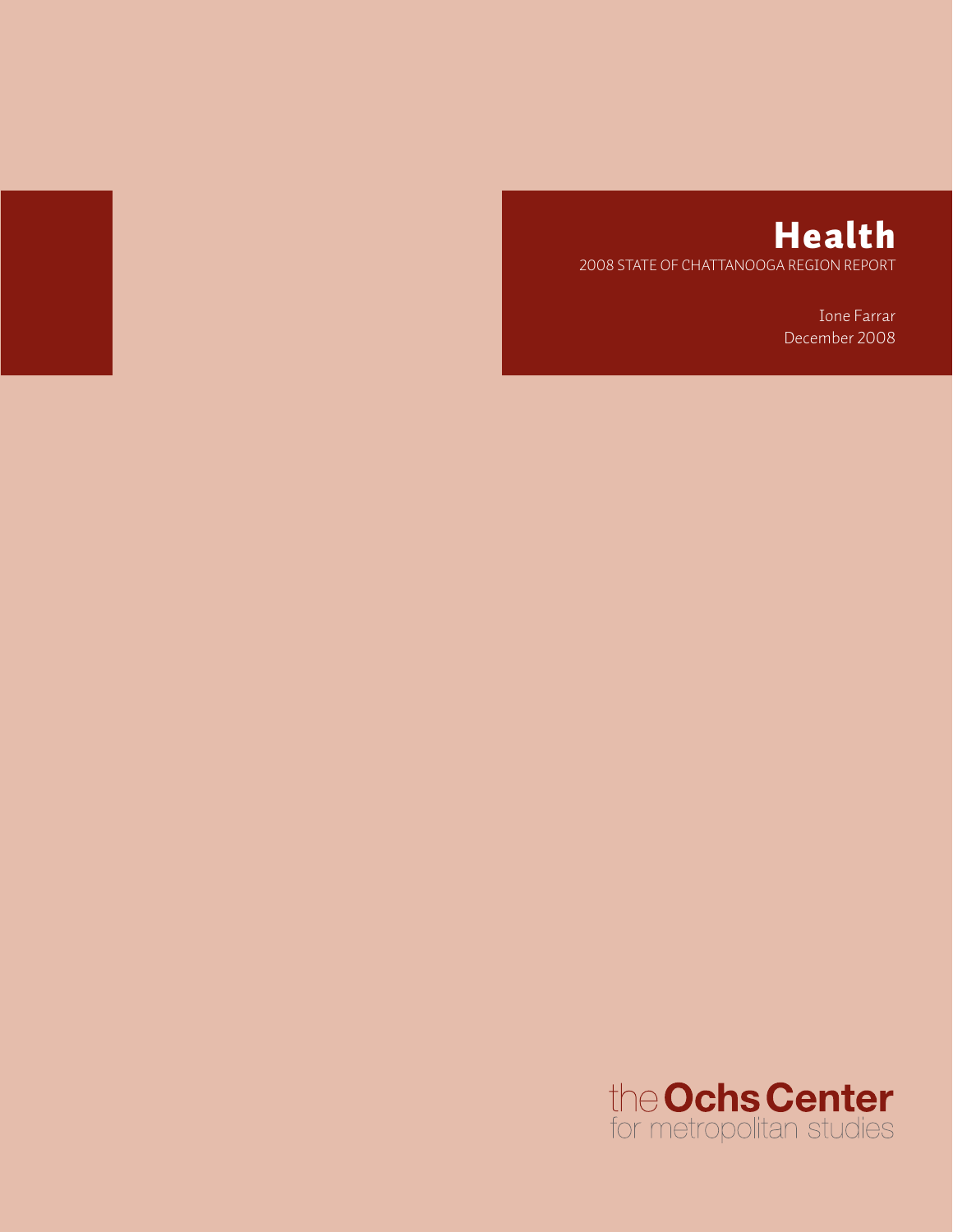#### December 2008

Dear Reader:

Our fifth report in the series for the 2008 State of Chattanooga Region Report is on Health.

In this report – and subsequent reports on Housing and the Economy – Ochs Center staff rely on a combination of administrative data (usually collected by government agencies) and survey data (from an April 2008 telephone survey of one thousand Hamilton County residents) to describe current conditions in the Chattanooga region. As we did two years ago, we will provide information at the subregion level and also provide comparisons between our region and other midsize regions across the county.

For those of you who have read or used the State of Chattanooga Region Report, I wanted to again highlight a series of changes this year – which were the result of feedback on the 2006 report.

By releasing a series of reports instead of a single, 360 page volume, we hope to better highlight key findings in each of the different topic areas that we cover.

Because – in most cases – we have data from prior years, we will be able to provide trend analysis: in other words, we will be able to speak to changes in conditions, as well as current conditions. We will do a better job discussing the region, not just Hamilton County and Chattanooga. Each of the reports will begin with a description of conditions in the six county metropolitan statistical area (Hamilton, Marion and Sequatchie counties in Tennessee and Catoosa, Dade and Walker counties in Georgia). Finally, we will make access to information about specific subregions much more accessible.

While we have made some changes, the goal of the State of Chattanooga Region Report remains the same – to provide information to the community that helps elected officials, policymakers, civic leaders and the public make better decisions about our community's future.

Please let us know what you think. If you have comments or questions, feel free to email me at deichenthal@ochscenter.org.

Sincerely,

David Eichenthal President and CEO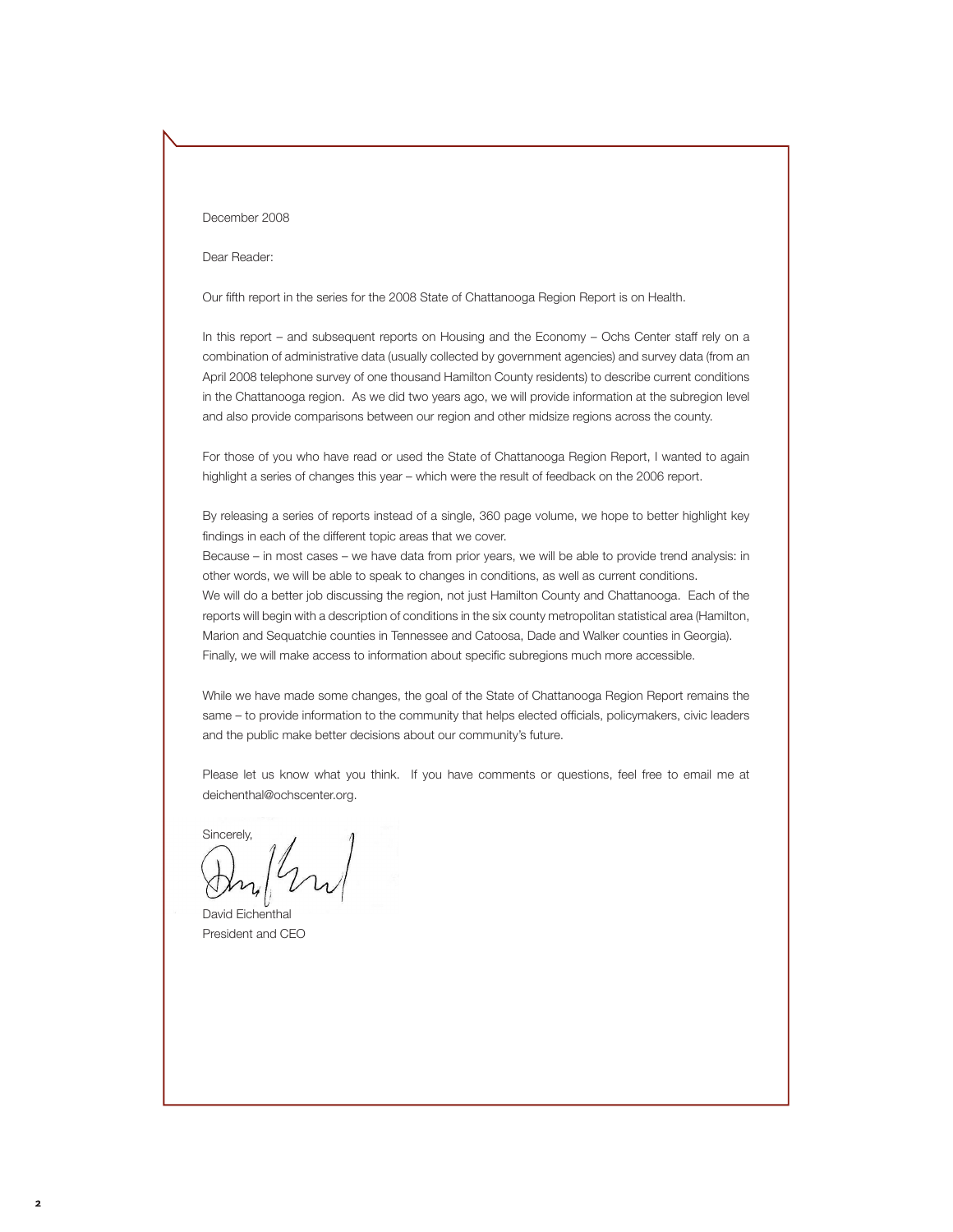### **Executive Summary**

**Hamilton County is the center for health care in the region. Seven of nine community hospitals in the Metro-Area and 72% of the region's primary care physicians are located in Hamilton County.** Moreover, 44% of the 56,345 admissions to Hamilton County hospitals in 2006 included non-Hamilton County residents.

**Sixty-two percent of Hamilton County adult residents say they are in excellent or very good health, a greater percentage than the nation-wide median (54%).** Yet, age-adjusted death rates in Hamilton County exceed national rates by 13.7% overall and by anywhere from 6.8% to 46.3% for heart disease, cancer, stroke, and chronic lower respiratory disease. Infant mortality rates in Hamilton County exceed national rates by 63.7%. Among benchmark counties, Hamilton County had the highest overall mortality rate, and exceeded all other counties in deaths from heart disease, cancer, and Alzheimer's disease.

**The Alzheimer's disease death rate in Hamilton County is more than double the national rate. Age-adjusted death rates for Alzheimer's disease were 49 per 100,000 in Hamilton County in 2006, versus a national rate of 22.9 in 2005.** Compared to benchmark counties, deaths from Alzheimer's disease were more than double the benchmark average and exceeded each of the other counties by anywhere from 70% to almost four times. (Benchmark county data is not age-adjusted.) In addition, while Alzheimer's disease is seventh leading cause of death nation-wide, it is the fourth leading cause in Hamilton County. Since death from Alzheimer's disease is widely considered to be underreported, it is unclear the extent to which higher mortality rates are due to better reporting or to an increased prevalence of Alzheimer's disease.

**Between 2004 and 2006, uninsured admissions to Hamilton County hospitals nearly doubled.** Over the same time period, overall admissions declined by 3.2% and TennCare patient volume decreased 21.2%. Among Hamilton County emergency departments, overall patient volume increased 3.6%, but the number of uninsured visits increased by 47%. The rise in uninsured patient volume may be attributed, at least in part, to 2005 changes in the TennCare program, when coverage for individuals in the uninsured and uninsurable expansion groups was eliminated, affecting 170,000 individuals state-wide.

**Hamilton County hospitals have absorbed the costs of providing care to these increased numbers of uninsured patients.** The amount of charity care provided by local hospitals nearly doubled, from \$33.9 million in 2004 to \$66.5 million in 2006. As a percentage of gross patient charges, charity care increased from 1.4% to 2.3%.<sup>1</sup>

**<sup>1</sup>** Charity care here is defined as total charity plus medically indigent.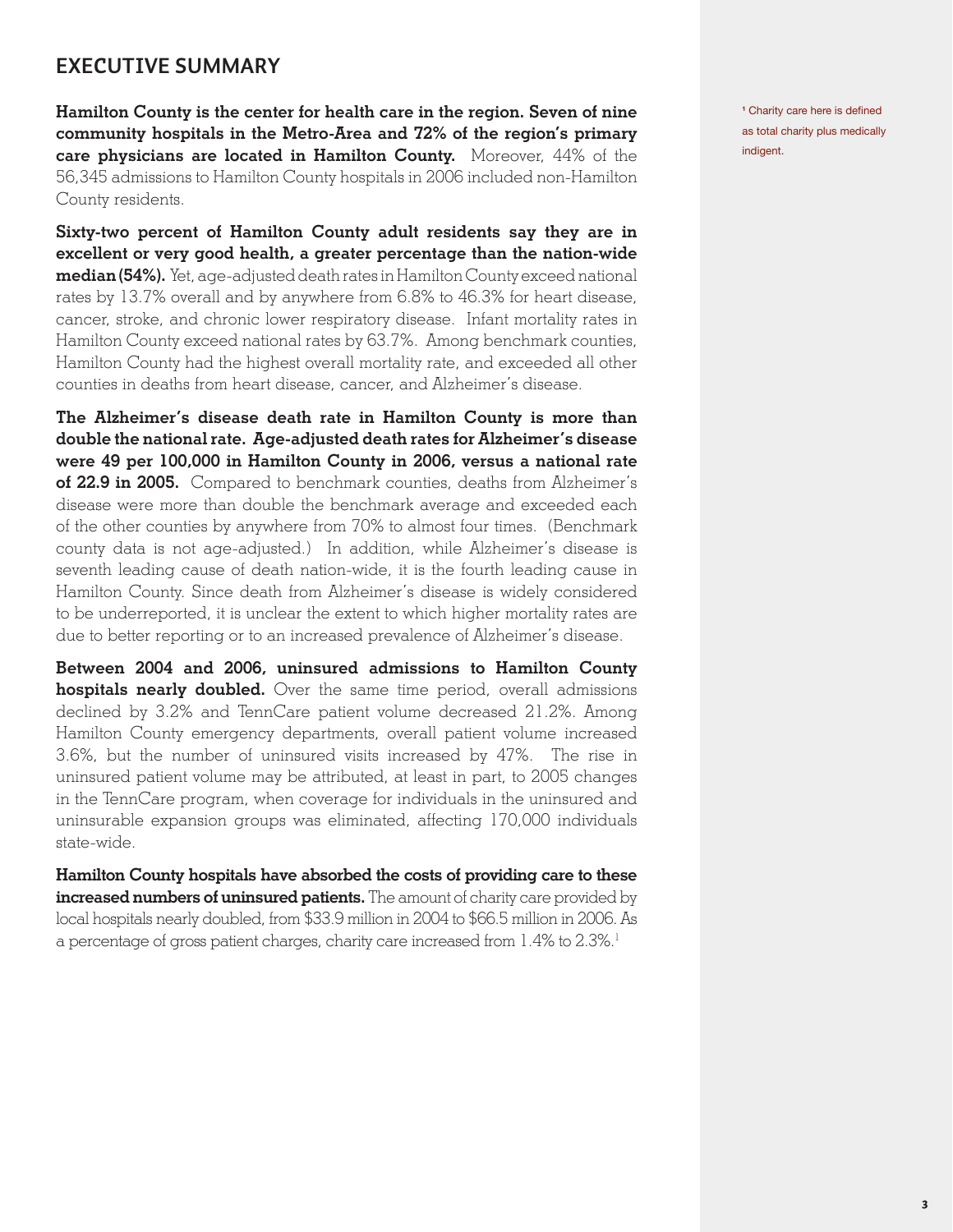**Health disparities between African Americans and Whites in Hamilton County continue.** African American adults were more than twice as likely as Whites to be uninsured (33% versus 15%). Death rates among African Americans in Hamilton County were significantly higher than among whites, especially for deaths due to diabetes (more than double), stroke (52% higher) and heart disease (45% higher). And African American babies were three and a half times more likely to die before their first birthday than White babies (23.7 versus 6.7 deaths per 1,000 births).

**Of nine county subregions, the Downtown/South Chattanooga and Brainerd/East Ridge and East Chattanooga subregions had the worst health outcomes.** These subregions had among the highest rates of reported fair or poor health, no health insurance, smoking, obesity, sexually transmitted diseases, and overall mortality.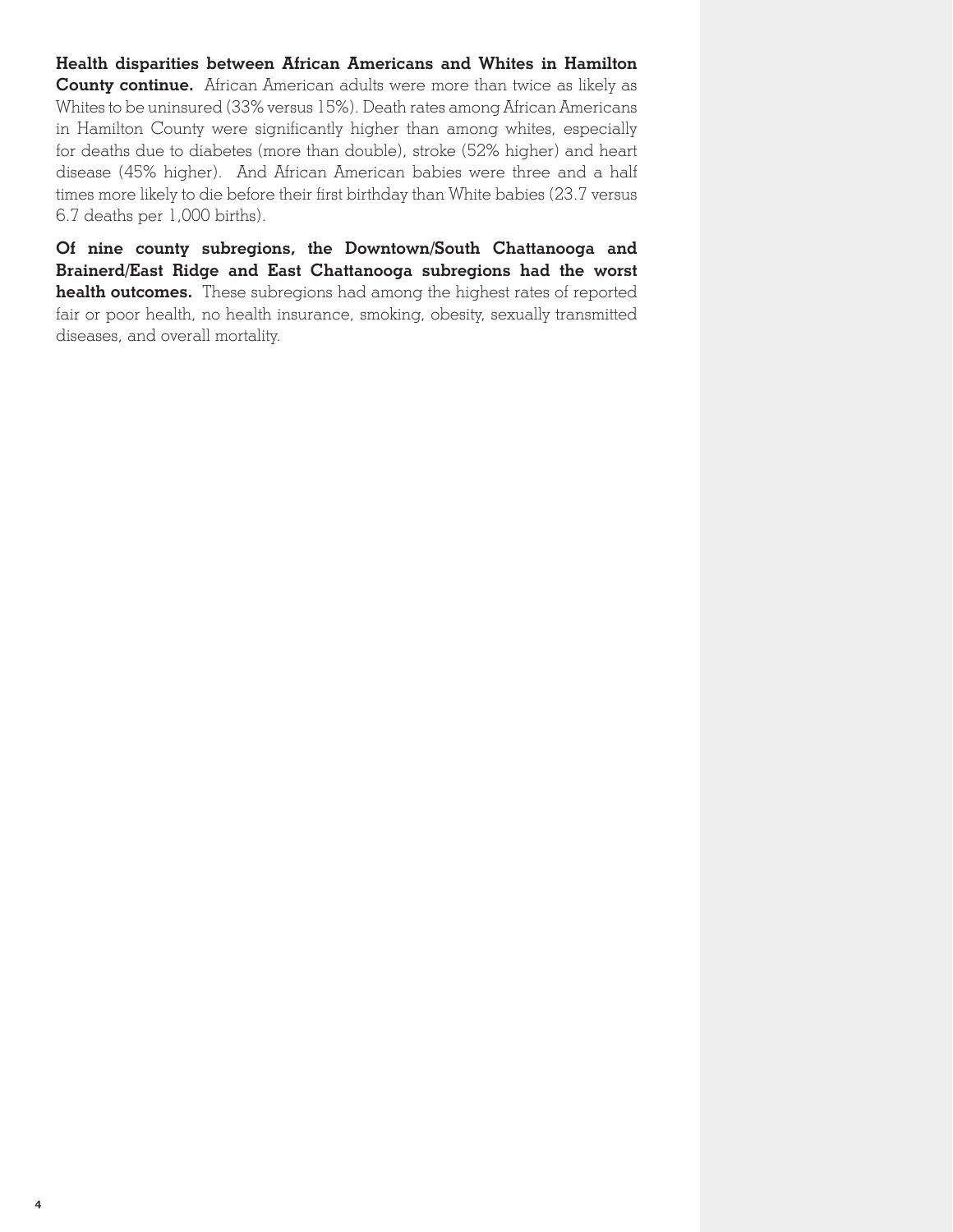### **Health Care and Quality of Life in the Chattanooga Region**

Over the past several years, out nation's concept of health has evolved from a focus primarily on avoidance or treatment of disease to the pursuit of wellness, involving a range of quality of life factors.

The health indicators selected for this report include measurements on behaviors that affect health. For example, indicators addressing health behaviors include tobacco use, obesity, alcohol use, and incidence of sexually transmitted diseases. Other indicators address access to care -- health care coverage, hospital capacity, and hospital use. In addition, the report presents mortality data for the leading causes of death in Hamilton County.

| <b>IMPORTANCE TO QUALITY OF LIFE</b>                | <b>VERY</b><br><b>IMPORTANT 2008</b> | <b>VERY</b><br><b>IMPORTANT 2006</b> |
|-----------------------------------------------------|--------------------------------------|--------------------------------------|
| Safety from crime                                   | 90.1                                 | 87.3                                 |
| <b>Quality health care and hospitals</b>            | 88.5                                 | 85.9                                 |
| Quality schools                                     | 82.9                                 | 78.7                                 |
| Clean air                                           | 82.7                                 | 77.5                                 |
| Availability of jobs that pay a living wage         | 80.5                                 | 76.9                                 |
| Clean streets and neighborhoods                     | 79.5                                 | 76.4                                 |
| Affordability of housing                            | 74.1                                 | 71.5                                 |
| A place where people of all backgrounds are welcome | 71.6                                 | 66.3                                 |
| A strong sense of community                         | 64.4                                 | 63.2                                 |
| A strong religious community                        | 62.6                                 | 57.6                                 |
| Parks and other recreational opportunities          | 61                                   | 56.4                                 |
| Short commuting time                                | 51.8                                 | 46.5                                 |
| Arts and cultural opportunities                     | 45.9                                 | 37.9                                 |

#### **Percentage Rating "Very Important" In Determining Their Quality of Life**

Source: Ochs Center survey of 1,000 Hamilton County Residents – 2006 and 2008

According to the Ochs Center 2008 countywide survey, 88% of Hamilton County residents stated that "quality health care and hospitals" was very important to their quality of life in the Chattanooga area – among thirteen factors, it ranked second overall. In the 2006 countywide survey, 86% if residents rated this factor very important to quality of life.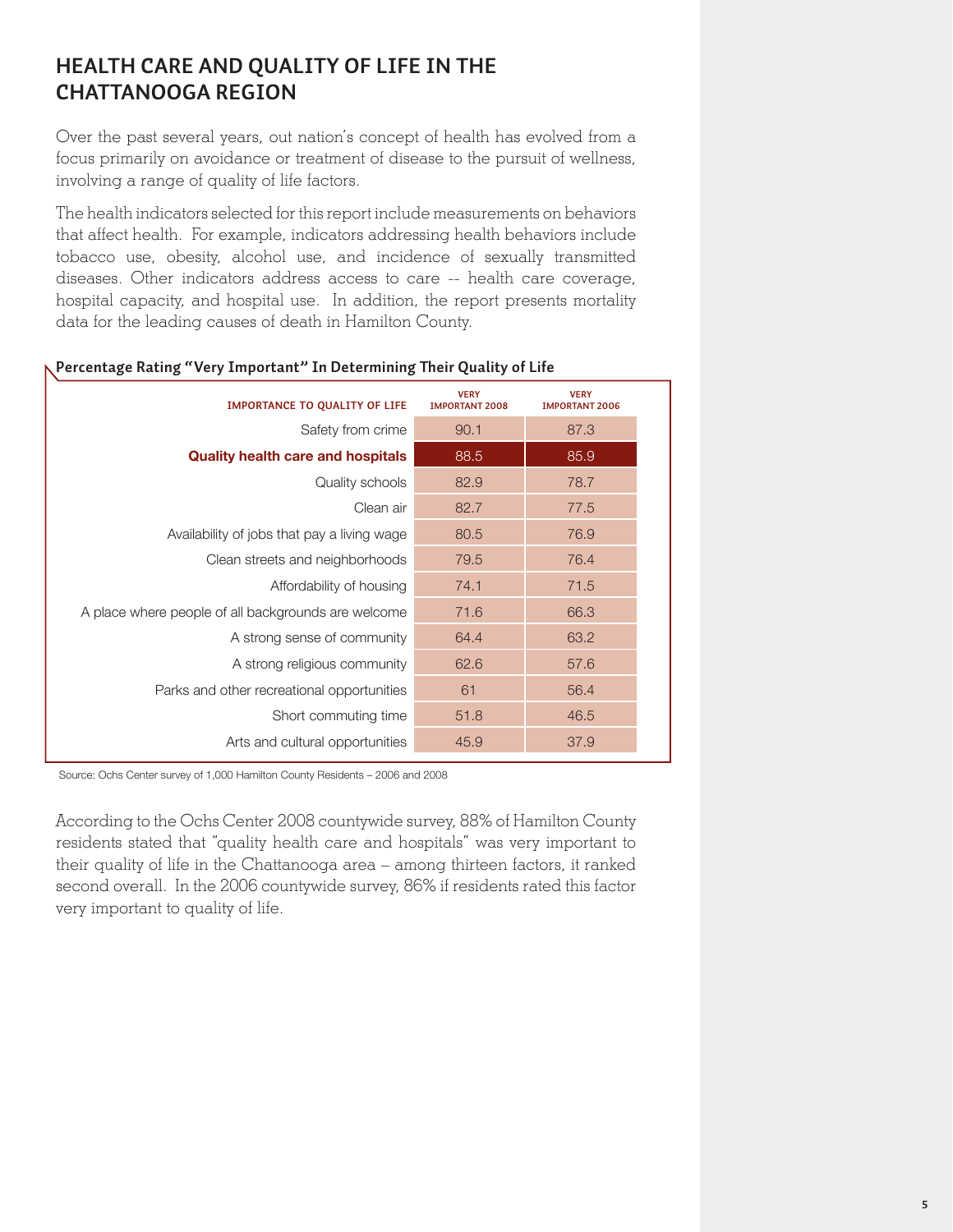# **HEALTH IN THE METRO REGION**

### **Hamilton County is a Regional Health Care Center**

Chattanooga and Hamilton County are at the center of a six county metropolitan area. The six-county Metro Area has nine community hospitals with a total of 1,546 staffed beds, or 3.1 beds per 1000 residents.<sup>2</sup> With seven of the nine community hospitals and 82.3% of primary care physicians, Hamilton County serves as a regional health care center for the Metro Area and surrounding counties. Only Catoosa County, with one regional hospital, has more hospital beds per 1000 residents (4.5) than Hamilton County (3.9).

Hamilton County hospital admissions data demonstrates the county's role as a regional health care center. Of the 56,345 hospital admissions to Hamilton County hospitals in 2006, 56.3% were Hamilton County residents.<sup>3</sup> Nearly one in five patients lived in Georgia; close to 17% lived in Tennessee counties outside of the MSA; 3.2% lived in Marion County; 2.3% lived in Sequatchie County and 2.3% lived in Alabama.

#### **2006 Hamilton County Hospital Admissions by Patient Residence**



### **Metro-Area Health Care**

A total of 536 primary care physicians practice in the region, or one primary care physician for every  $927$  residents. $4$  With  $441$  primary care physicians, Hamilton County has one primary care physician for every 710 residents. The ratio is much lower in the other Metro-Area counties, ranging from one per 1,160 residents in Dade County to one per 6,176 residents in Sequatchie County.

|                                    | <b>NUMBER</b><br><b>HOSPITAL</b><br><b>BEDS</b> | <b>HOSPITAL</b><br><b>BEDS</b><br>PER <sub>1000</sub><br><b>RESIDENTS</b> | <b>NUMBER</b><br><b>PRIMARY</b><br><b>CARE</b><br><b>PHYSICIANS</b> | <b>POPULATION</b><br><b>PER PRIMARY</b><br><b>CARE</b><br><b>PHYSICIAN</b> |
|------------------------------------|-------------------------------------------------|---------------------------------------------------------------------------|---------------------------------------------------------------------|----------------------------------------------------------------------------|
| <b>Metro Area (6-County total)</b> | 1,546                                           | 3.1                                                                       | 536                                                                 | 927                                                                        |
| <b>Hamilton</b>                    | 1,234                                           | 3.9                                                                       | 441                                                                 | 710                                                                        |
| Marion                             | 31                                              | 1.1                                                                       | 16                                                                  | 1,778                                                                      |
| Sequatchie                         | $\overline{0}$                                  | $\overline{O}$                                                            | $\overline{2}$                                                      | 6,176                                                                      |
| Catoosa                            | 281                                             | 4.5                                                                       | 45                                                                  | 1,378                                                                      |
| Dade                               | $\overline{0}$                                  | $\overline{O}$                                                            | 14                                                                  | 1,160                                                                      |
| Walker                             | $\overline{0}$                                  | $\overline{0}$                                                            | 18                                                                  | 3,589                                                                      |
|                                    | Board for Physician Workforce                   |                                                                           | Sources: American Hospital Association, TN Department of Health, GA |                                                                            |

#### **Metro-Area Hospital Beds and Primary Care Physicians**

2 Community hospitals include non-federal general medical and surgical short term hospitals.

3 Reflects admissions from all 13 Hamilton County hospitals, including community hospitals and psychiatric, chemical dependency, physical rehabilitation and long-term care hospitals.

<sup>4</sup>Primary care physicians include general practice, family practice, internal medicine, pediatrics and OB/GYN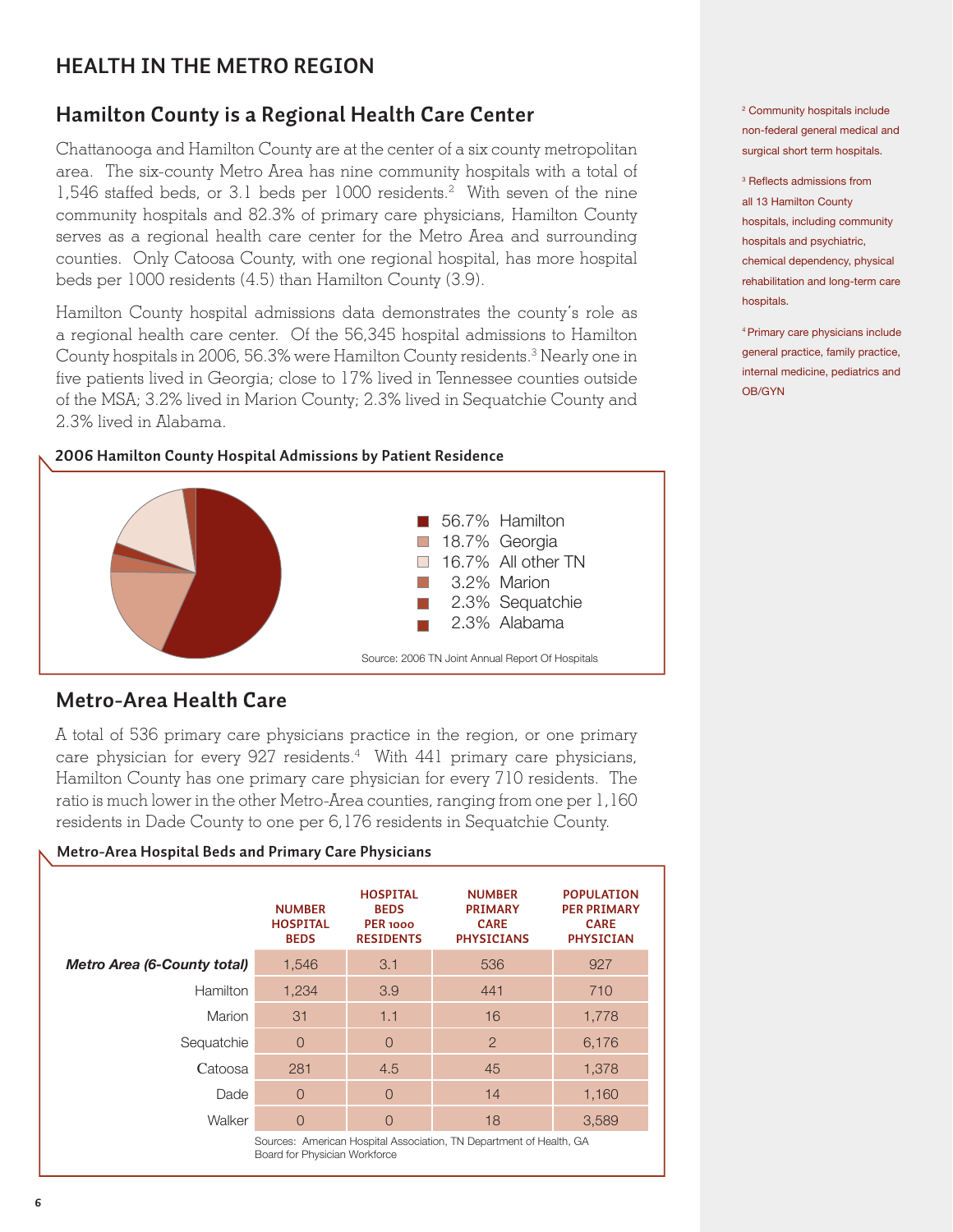### **Government Sponsored Health Insurance: All Residents**

Overall, 36.9% of Metro-Area residents of all ages are covered by one of three government-sponsored health insurance programs, Medicaid (18.4%), Medicare (17.1%), or State Children's Health Insurance Program (SCHIP) (1.4%).5 On the county level, coverage ranges from 29.1% of Catoosa County residents to nearly half of Sequatchie County residents.

|                             | Medicaid | Medicare                  | <b>SCHIP</b> | Total |
|-----------------------------|----------|---------------------------|--------------|-------|
| Metro Area (6-County total) | 18.4%    | 17.1%                     | 1.4%         | 36.9% |
| <b>Hamilton</b>             | 17.6%    | 17.2%                     | 0.3%         | 35.1% |
| Marion                      | 23.7%    | 18.9%                     | 0.2%         | 42.8% |
| Sequatchie                  | 25.8%    | 19.2%                     | 0.9%         | 45.9% |
| Catoosa                     | 12.1%    | 14.6%                     | 2.4%         | 29.1% |
| Dade                        | 14.1%    | 16.2%                     | 2.4%         | 32.7% |
| Walker                      | 17.2%    | 17.8%                     | 2.2%         | 37.2% |
|                             |          | 0 TND I III III OAD I ITO |              |       |

**Enrollment in Government Sponsored Health Insurance as a Percentage of Total Population**

> Sources: TN Department of Health, GA Department of Community Health, Centers for Medicaid and Medicare Services



<sup>5</sup> The Georgia SCHIP program, known as PeachCare for Kids, began enrolling children in 1999. The Tennessee SCHIP program, CoverKids, began enrolling children in April 2007 as part of CoverTN.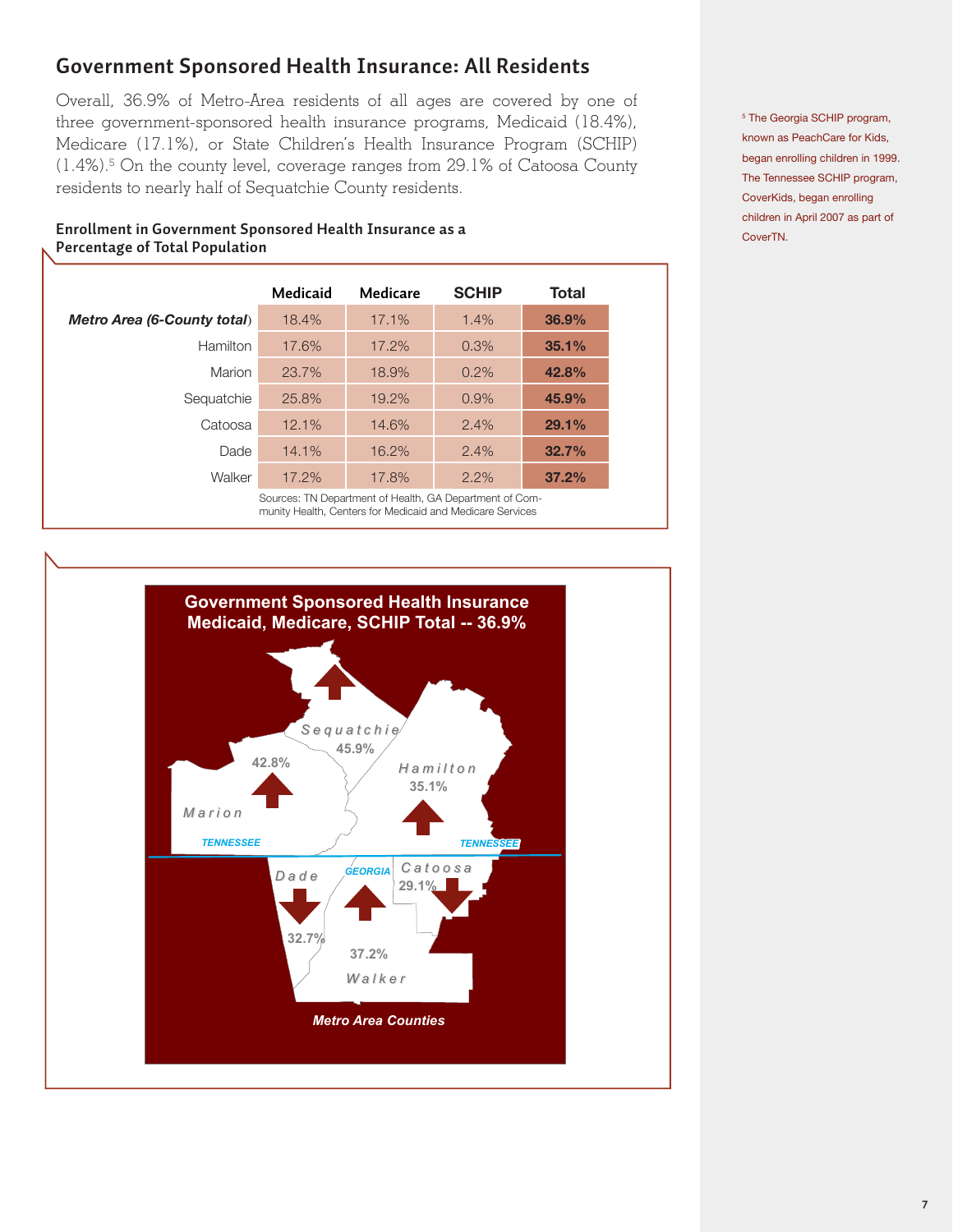# **Health Risks: Adult Residents**

According to the most recently available survey data, an average of 15% of Metro-Area adults have no health care coverage, a figure which ranges from 13% in Hamilton County to 16% in Marion and Sequatchie Counties.<sup>6</sup>

Just over one in four (26%) of Metro-Area adults smoke, with a range of 23% in Marion and Sequatchie Counties to 29% in the three Georgia metro counties.

Approximately 28% of Metro-Area adults are obese, according to self-reported weight and height. Obesity rates ranged from 22% among Hamilton County adults to 35% of adults in Marion and Sequatchie Counties

Approximately 31% of Metro-Area adults do not engage in leisure time physical activity: the percentage of adults with no leisure time activity ranged from 28% in Hamilton County to 35% in Marion and Sequatchie Counties.

#### **Health Characteristics Adult Residents (based on survey data)**

|                                      | <b>NO HEALTH</b><br><b>INSURANCE</b><br>$(\% )$ | <b>SMOKE</b><br><b>CIGARETTES</b><br>(%)                                | <b>OBESE</b><br>BMI>30.0<br>(%) | <b>PHYSICAL</b><br><b>INACTIVITY</b><br>(%) |
|--------------------------------------|-------------------------------------------------|-------------------------------------------------------------------------|---------------------------------|---------------------------------------------|
| <b>Metro Area (6-County average)</b> | 15%                                             | 26%                                                                     | 28%                             | 31%                                         |
| Hamilton TN                          | 13%                                             | 25%                                                                     | 22%                             | 28%                                         |
| Marion TN                            | 16%                                             | 23%                                                                     | 35%                             | 33%                                         |
| Sequatchie TN                        | 16%                                             | 23%                                                                     | 35%                             | 33%                                         |
| Catoosa GA                           | 15%                                             | 29%                                                                     | 26%                             | 30%                                         |
| Dade GA                              | 15%                                             | 29%                                                                     | 26%                             | 30%                                         |
| Walker GA                            | 15%                                             | 29%                                                                     | 26%                             | $30\%$                                      |
|                                      |                                                 | Sources: 2008 Ochs Center survey of 1,000 Hamilton County residents, GA |                                 |                                             |

Sources: 2008 Ochs Center survey of 1,000 Hamilton County residents, GA Department of Community Health, TN Department of Health

**<sup>6</sup>**Survey data from counties outside of Hamilton County are reported by state health district. Marion and Sequatchie Counties in Tennessee are part of the six county Southeast Tennessee Health District and data are from the TN 2007 Behavioral Risk Factor Surveillance Survey (BRFSS). Catoosa, Dade and Walker Counties in Georgia are part of the 10 county Northwest Georgia District and data represent 2000-2004 BRFSS survey results. Hamilton County data for health insurance, smoking, and obesity from the 2008 Ochs Center survey of 1,000 Hamilton County residents. Physical inactivity data is from the 2007 Hamilton County BRFSS.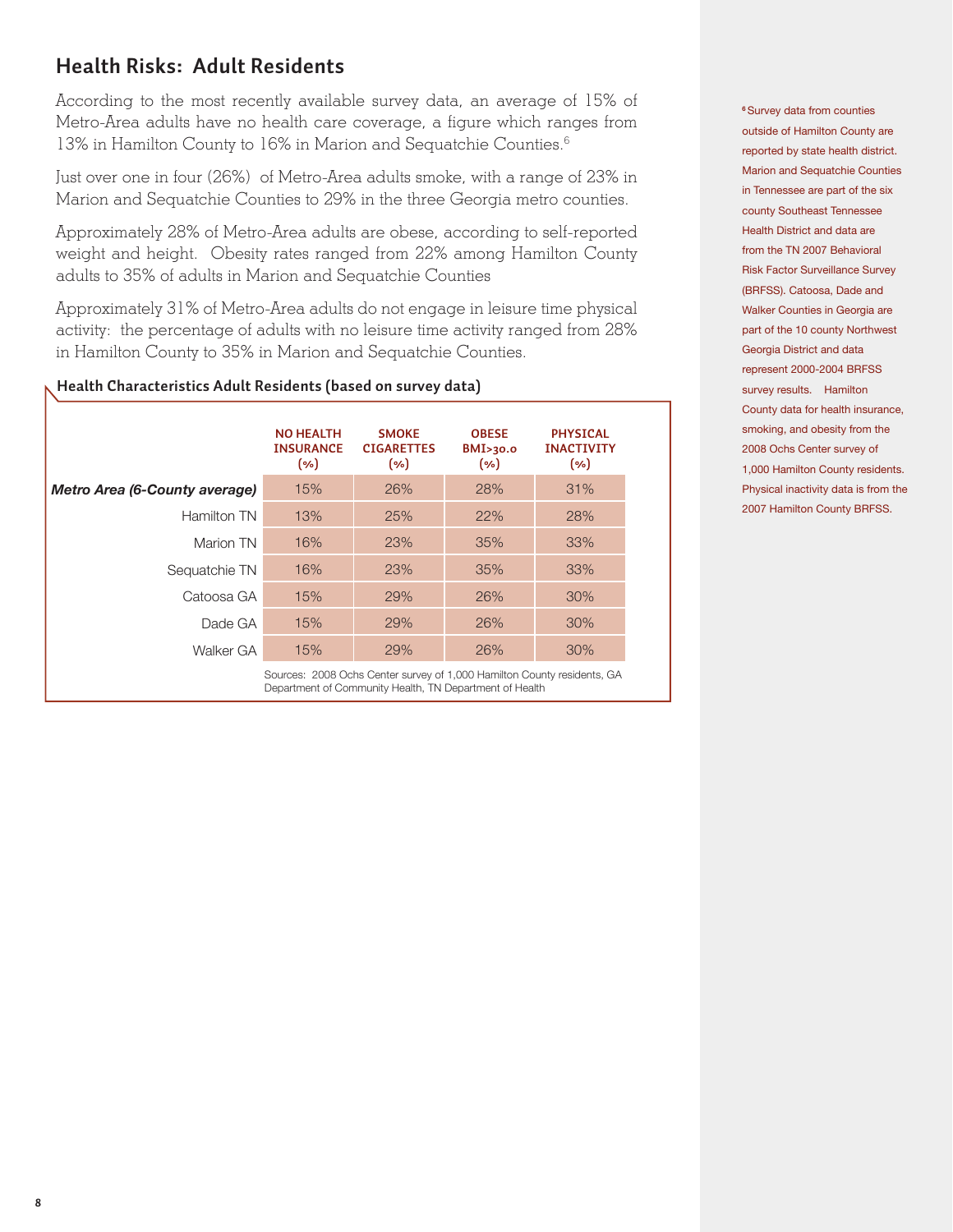### **Health Outcomes**

The average age-adjusted mortality rate of the six Metro-Area counties was 921.1 deaths per 100,000 residents.7 County-level age-adjusted mortality rates ranged from 823.6 per 100,000 residents in Catoosa County to 1035.8 per 100,000 residents in Marion County.

Hamilton County has the highest rate of sexually transmitted diseases (STD) of the six counties, with a rate of 712.7 diagnoses per 100,000 residents, 3.5 times the six-county average of 203.9 per 100,000 residents. Of the 1,772 cases of chlamydia and gonorrhea diagnosed in the Metro-Area in 2006, 88.9% were to Hamilton County residents.

#### **Rates per 100,000 Residents**

|                                    | <b>Deaths</b><br>(age-adjusted, 2006)                                  | <b>Sexually</b><br><b>Transmitted</b><br><b>Disease</b><br>Diagnoses <sup>8</sup><br>(2006) |
|------------------------------------|------------------------------------------------------------------------|---------------------------------------------------------------------------------------------|
| <b>Metro Area (6-County total)</b> | 921.1                                                                  | 203.9                                                                                       |
| <b>Hamilton</b>                    | 861.8                                                                  | 712.7                                                                                       |
| Marion                             | 1035.8                                                                 | 175.8                                                                                       |
| Sequatchie                         | 981.6                                                                  | 95.8                                                                                        |
| Catoosa                            | 823.4                                                                  | 61.3                                                                                        |
| Dade                               | 887.6                                                                  | 86.2                                                                                        |
| Walker                             | 936                                                                    | 91.3                                                                                        |
|                                    | Sources: TN Department of Health, GA Department<br>of Community Health |                                                                                             |

**7** According to the CDC's National Center for Health Statistics, "Ageadjustment is used to compare risks of two or more populations at one point in time or one population at two or more points in time. Age-adjusted rates are computed by the direct method by applying age-specific rates in a population of interest to a standardized age distribution, in order to eliminate differences in observed rates that result from age differences in population composition. Age-adjusted rates should be viewed as relative indexes rather than actual measures of risk."

**8** Chlamydia, gonorrhea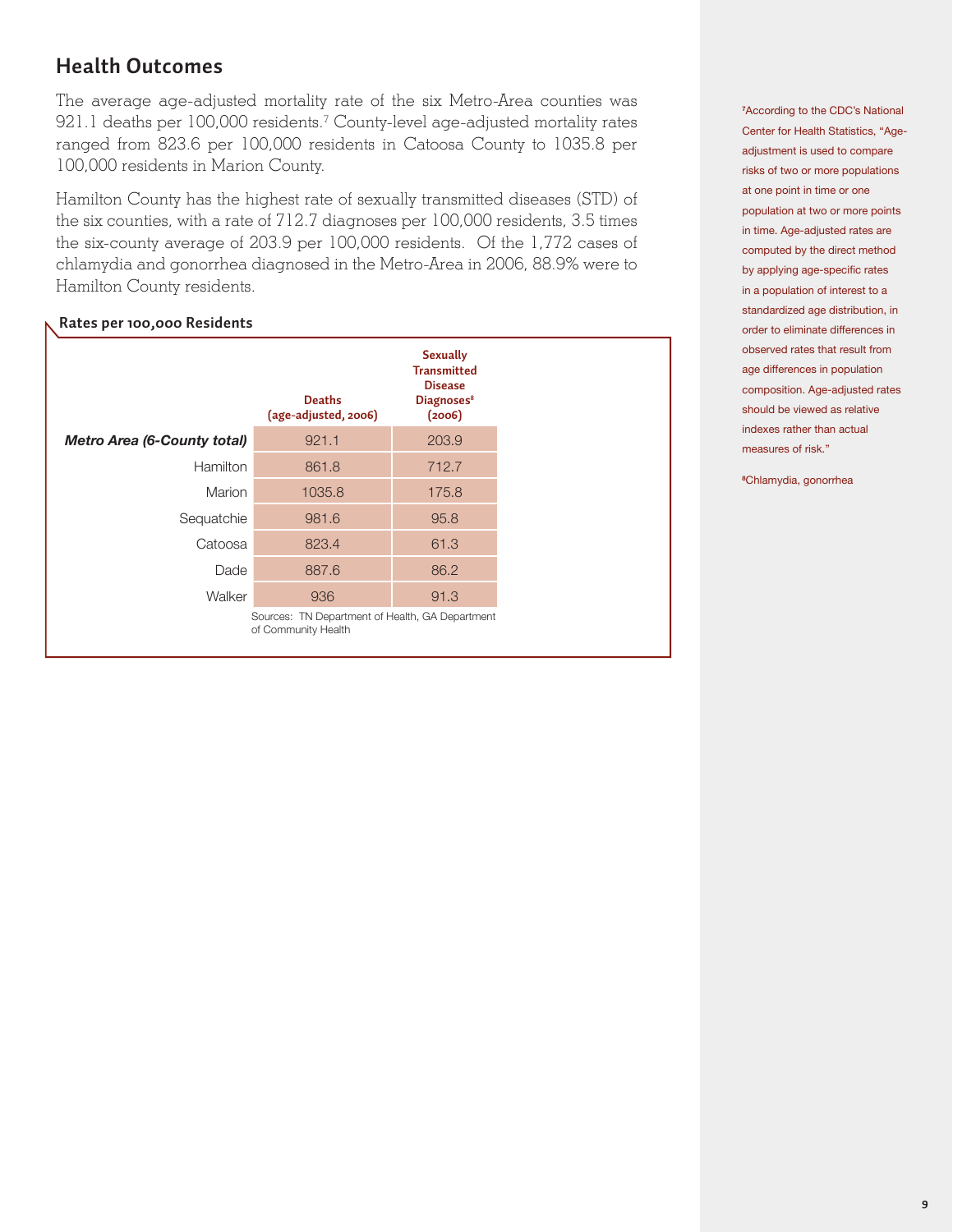### **HEALTH IN HAMILTON COUNTY**

Self-reported health status is one measure of overall health. In the 2008 survey of 1,000 residents, 62% indicated that their health was excellent or very good, as compared to 59% in 2006. Centers for Disease Control data for 2007 found that 54% of adults nation-wide indicated they were in excellent or very good health.<sup>9</sup>

Analysis of reported health status of subgroups show significant differences based on income, age, and education. Individuals in households with annual income of \$50,000 or more were much more likely to rate their health and excellent or very good. Similarly, reported excellent or very good health increased with education levels – from 50% among those with no more than a high school education to 77% of college graduates. Reported excellent or very good health decreased with age – from 77% of 18 to 34 year olds to 45% of those ages 65 and older.



Sources: 2006 and 2008 Ochs Survey of 1,000 Hamilton County Residents, Centers for Disease Control

#### **Self Reported Health Status By Demographics**

|                  |                                                                    | <b>Excellent/Very good</b> | Good | <b>Fair/Poor</b> |
|------------------|--------------------------------------------------------------------|----------------------------|------|------------------|
| <b>Residence</b> | <b>Inside City</b>                                                 | 59%                        | 25%  | 17%              |
|                  | <b>Outside City</b>                                                | 67%                        | 18%  | 15%              |
| Gender           | Men                                                                | 64%                        | 22%  | 14%              |
|                  | Women                                                              | 60%                        | 22%  | 18%              |
| Age              | 18-34                                                              | 77%                        | 17%  | 6%               |
|                  | $35 - 44$                                                          | 65%                        | 23%  | 12%              |
|                  | 45-64                                                              | 59%                        | 22%  | 19%              |
|                  | $65+$                                                              | 45%                        | 28%  | 27%              |
| Race             | White                                                              | 63%                        | 22%  | 15%              |
|                  | African American                                                   | 65%                        | 14%  | 22%              |
| <b>Education</b> | <b>High School or Less</b>                                         | 50%                        | 27%  | 24%              |
|                  | Some College                                                       | 59%                        | 25%  | 16%              |
|                  | College Graduate                                                   | 77%                        | 16%  | 7%               |
| <b>Income</b>    | Less than \$50,000                                                 | 50%                        | 29%  | 21%              |
|                  | $$50,000 +$                                                        | 80%                        | 13%  | 7%               |
|                  | Source: 2008 Ochs Center survey of 1,000 Hamilton County residents |                            |      |                  |

**9** 2007 Behavioral Risk Factor Surveillance Survey. Nationwide data include 50 states and Washington D.C. In addition, 30% of adults nationwide indicated they were in good health, while 15% were in fair or poor health.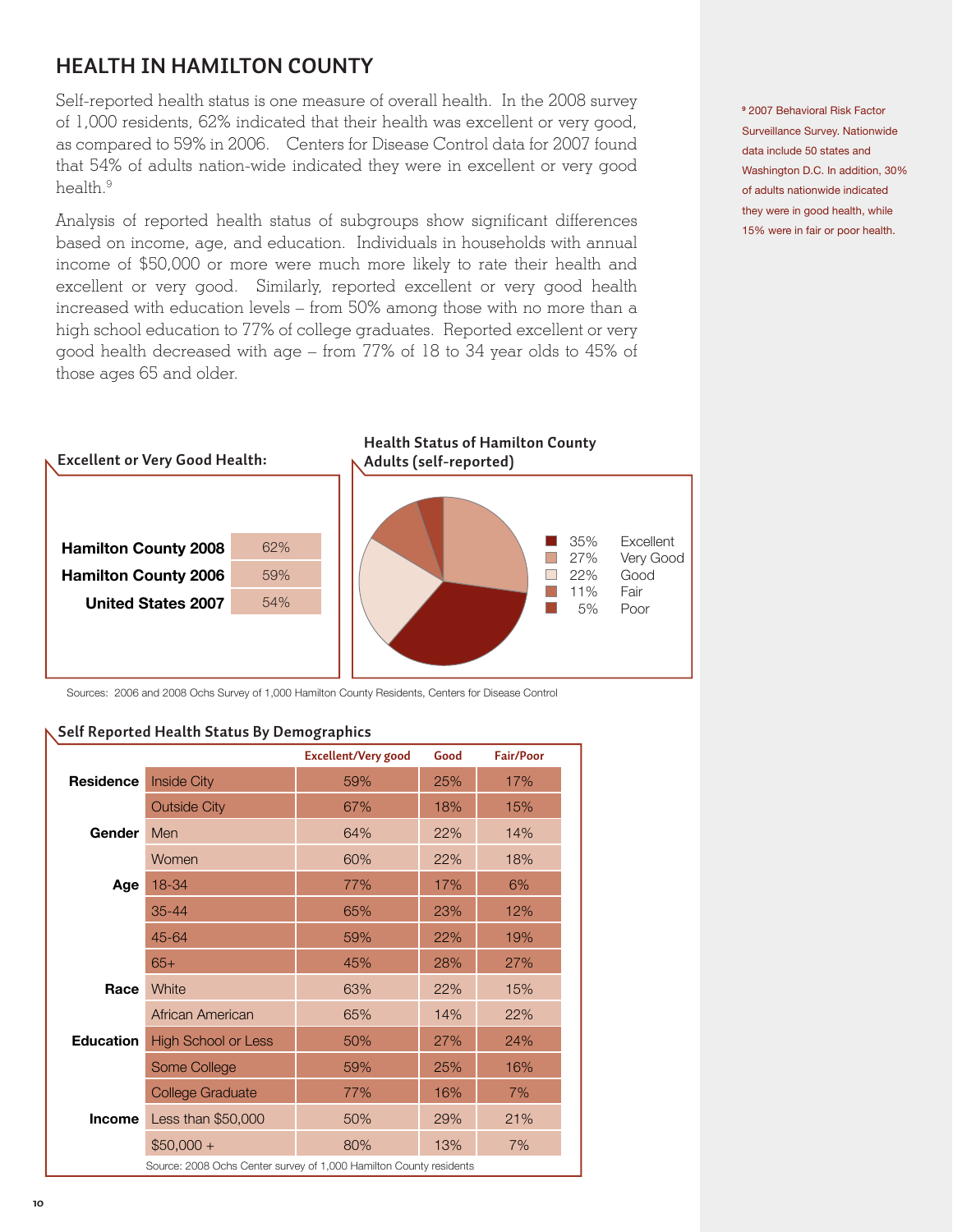# **Mortality**

Five major diseases – heart disease, cancer, stroke, Alzheimer's disease, and chronic lower respiratory disease (CLRD)<sup>10</sup> -- caused two-thirds (67.5%) of deaths in Hamilton County in 2006. Heart disease and cancer alone accounted for half of all deaths.

#### **Leading Causes of Death in Hamilton County 2006**



The leading causes of death are similar to the national population for 2005 (the most recently available national data) with the exception of Alzheimer's disease, which ranked as the seventh leading cause in the nation in 2005, as compared to the fourth leading cause in Hamilton County in 2006.

Hamilton County mortality rates are higher than national rates. In 2005, the most recent year for comparable county and national data, age-adjusted death rates in Hamilton County exceeded national rates by 13.7% overall and by anywhere from 6.8% to 46.3% for heart disease, cancer, stroke, and chronic lower respiratory disease.

Deaths from Alzheimer's disease, however, are more than double the national rate. The Alzheimer's Association reports that the disease is widely underreported as a cause of death.<sup>11</sup> It is unclear the extent to which higher mortality rates in Hamilton County are due to better reporting among area physicians or increases in the actual prevalence of Alzheimer's disease.

| <b>Age-Adjusted Death Rates</b> |                                     |                                                                               |              |  |
|---------------------------------|-------------------------------------|-------------------------------------------------------------------------------|--------------|--|
|                                 | <b>Hamilton</b><br>County<br>(2006) | <b>United States</b><br>(2005)                                                | % Difference |  |
| <b>All Causes</b>               | 907.9                               | 798.8                                                                         | 13.7%        |  |
| <b>Heart Disease</b>            | 225.5                               | 211.1                                                                         | 6.8%         |  |
| <b>Cancer</b>                   | 206.8                               | 193.8                                                                         | 12.5%        |  |
| <b>Stroke</b>                   | 52.7                                | 46.6                                                                          | 13.1%        |  |
| <b>Alzheimer's Disease</b>      | 49.0                                | 22.9                                                                          | 113.9%       |  |
| <b>CLRD</b>                     | 63.2                                | 43.2                                                                          | 46.3%        |  |
|                                 |                                     | Source: Tennessee Department of Health, National Center for Health Statistics |              |  |

**<sup>10</sup>** CLRD include emphysema, chronic bronchitis and bronchiectasiss. The majority of CLRD is caused by smoking.

**<sup>11</sup>**2008 Alzheimer's Disease Facts and Figures, Alzheimer's Association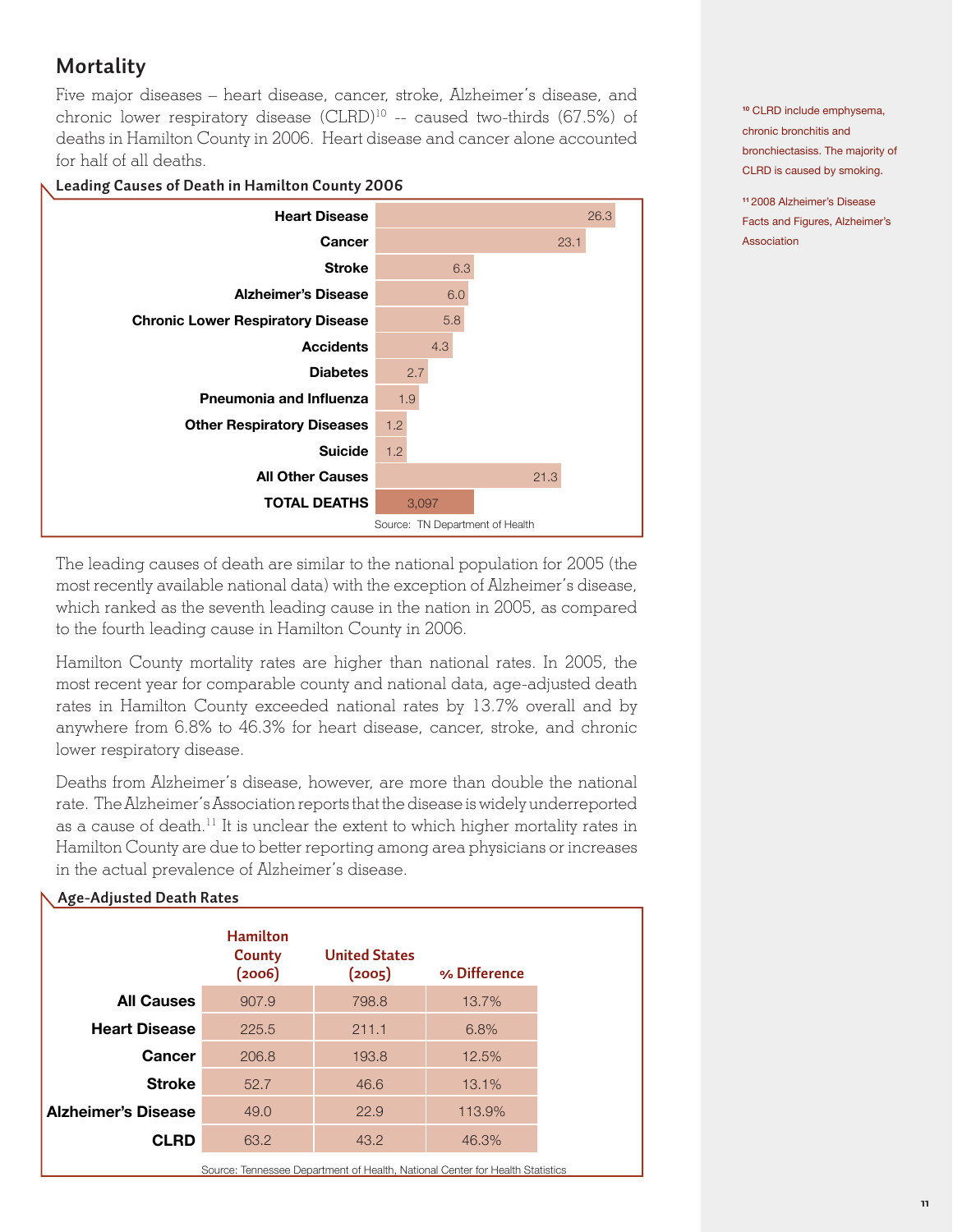### **Mortality Trends in Hamilton County**

Trend data for Hamilton County indicate that deaths from all causes declined 12.1% between 2000 and 2006. Among the leading causes of death, the steepest declines were from deaths caused by influenza and pneumonia (down 39.1%), stroke (down 28.1%), and heart disease (down 21%). Deaths attributed to Alzheimer's disease increased by 84.5%, while accidental deaths increased 9.8%.

|                            | 2000  | 2001                                   | 2002  | 2003  | 2004  | 2005  | 2006  | %<br>Change<br>$2000 -$<br>2006 |
|----------------------------|-------|----------------------------------------|-------|-------|-------|-------|-------|---------------------------------|
| <b>All Causes</b>          | 967.5 | 946.3                                  | 941.5 | 923.2 | 921.8 | 907.9 | 850.2 | $-12.1%$                        |
| <b>Heart Disease</b>       | 277.7 | 261.7                                  | 245.4 | 234.0 | 233.5 | 225.5 | 219.5 | $-21.0%$                        |
| Cancer                     | 212.9 | 214.8                                  | 215.2 | 206.8 | 204.5 | 206.8 | 195.0 | $-8.4%$                         |
| <b>Stroke</b>              | 72.8  | 62.9                                   | 71.0  | 66.0  | 70.7  | 52.7  | 52.4  | $-28.1%$                        |
| <b>Alzheimer's Disease</b> | 26.5  | 33.9                                   | 31.5  | 36.6  | 44.2  | 63.2  | 49.0  | $+84.5%$                        |
| <b>CLRD</b>                | 54.0  | 62.8                                   | 61.5  | 58.9  | 64.7  | 63.2  | 49.6  | $-8.2%$                         |
| <b>Accidents</b>           | 37.2  | 34.2                                   | 31.3  | 37.8  | 41.6  | 39.3  | 40.8  | $+9.8%$                         |
| <b>Diabetes</b>            | 23.3  | 33.4                                   | 31.0  | 26.8  | 30.1  | 25.6  | 23.3  | $-0.1%$                         |
| Influenza and Pneumonia    | 26.1  | 23.6                                   | 19.4  | 18.3  | 17.1  | 15.1  | 15.9  | $-39.1%$                        |
|                            |       | Source: Tennessee Department of Health |       |       |       |       |       |                                 |

#### **Mortality Trends in Hamilton County: Age-Adjusted Death Rates 2000-2006**

### **Differences by Race**

There are some marked differences in the death rates of African Americans and Whites in Hamilton County – deaths from all causes were 30% higher among African Americans than Whites. The table below details the ten leading causes of death for Whites and African Americans (using 2004-2006 average ageadjusted rates).

#### Among the notable differences, death rates from:

- •Diabetes among African Americans is over twice that among Whites
- •Stroke among African Americans is 52% higher than among Whites
- •Heart disease among African Americans is 45% higher than among Whites
- •Cancer among African Americans is 17% higher than among Whites

In addition, assault and HIV/AIDS were among the ten leading causes of death for African Americans but not for Whites.

Whites were 31% more likely to die from chronic lower respiratory diseases than African Americans. Two of the ten leading causes of death for Whites – suicide and other respiratory diseases—were not among the top ten for African Americans.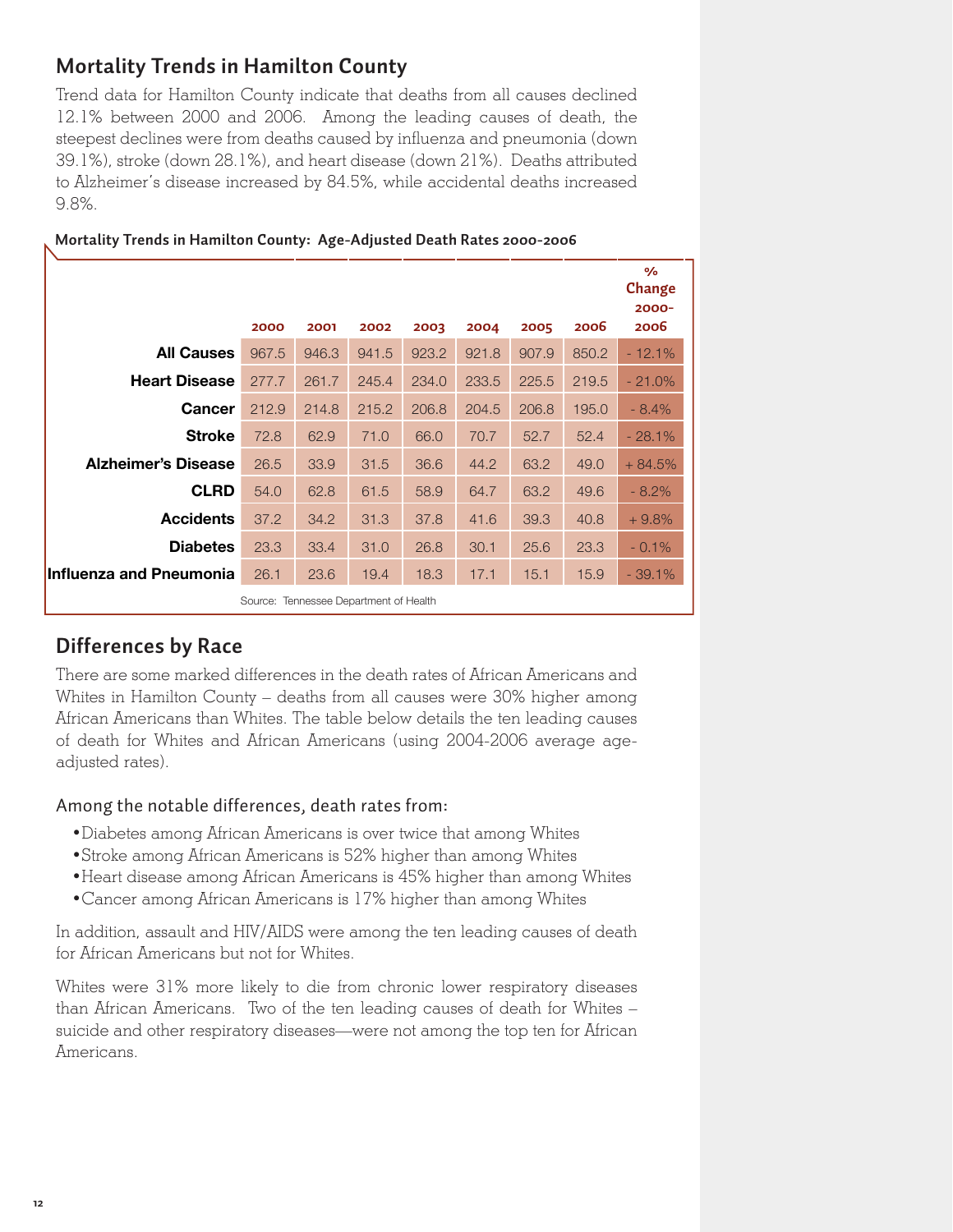#### **Leading Causes of Death by Race : Age-Adjusted Rages per 100,000 Population, Hamilton County 2004-2006**

| Cause                             | <b>Total</b> | <b>White</b> | <b>African American</b> |
|-----------------------------------|--------------|--------------|-------------------------|
| <b>All Causes</b>                 | 893.3        | 853.6        | 1107.89                 |
| <b>Heart Disease</b>              | 226.2        | 213.0        | 308.1                   |
| Cancer                            | 202.1        | 197.6        | 231.2                   |
| <b>CLRD</b>                       | 59.1         | 62.2         | 42.9                    |
| <b>Stroke</b>                     | 58.6         | 53.6         | 81.7                    |
| <b>Alzheimer's Disease</b>        | 52.1         | 52.5         | 51.9                    |
| <b>Accidents</b>                  | 40.6         | 41.1         | 38.1                    |
| <b>Diabetes</b>                   | 26.3         | 22.4         | 47.6                    |
| <b>Influenza and Pneumonia</b>    | 16.0         | 16.13        | 15.89                   |
| <b>Other Respiratory Diseases</b> | 11.2         | 11.5         | $\star$                 |
| <b>Suicide</b>                    | 10.9         | 12.8         | $\star$                 |
| <b>Assault (Homicide)</b>         | $\star$      | $\star$      | 17.3                    |
| <b>HIV/AIDS</b>                   | $\star$      | $\star$      | 16.9                    |

# **Infant Mortality**

Infant mortality is a traditional indicator of the health and well being of a community and "is associated with a variety of factors including maternal health, quality and access to medical care, socioeconomic conditions and public health practices."12 The leading causes of infant mortality are congenital abnormalities, fatal conditions arising from pre-term/low birth weight, sudden infant death syndrome and accidents.<sup>13</sup>

Between 2001 and 2006, a total of 237 babies died before their first birthday, or 9.8 deaths for every 1000 live births.

In 2005, the most recently available year for national data, 6.9 of every 1000 babies born in the United States did not live until their first birthday, compared to 9.3 of every 1000 babies born in Hamilton County. However, infant mortality rates in Hamilton County increased to 11.3 per 1000 births in 2006.<sup>14</sup>

Infant mortality is significantly higher among African Americans than Whites. African American babies born in Hamilton County in 2006 were three and a half times more likely to die before their first birthdays than White Babies (23.9 versus 6.7 deaths per 1,000 births). The CDC reports similar racial disparities nationwide: infant mortality rates in 2004 were 13.8 per 1000 births for African Americans and 5.7 per 1000 births for Whites.<sup>15</sup>



# **Hamilton County Infant Mortality Rates 2001-2006**

**<sup>12</sup>** Recent Trends in Infant Mortality in the United States, Centers for Disease Control. National Center for Health Statistics. www.cdc. gov/nchs/data/databrief/db09. htm.

**<sup>13</sup>** Tennessee's Racial Disparity in Infant Mortality: Special Report 2006, Tennessee Department of **Health** 

**<sup>14</sup>** According to preliminary data from the National Center for Health Statistics (NCCHS), the national infant mortality rate declined 6.7 in 2006, not significantly different than the rate of 6.9 in 2005.

**<sup>15</sup>** National Center for Health **Statistics**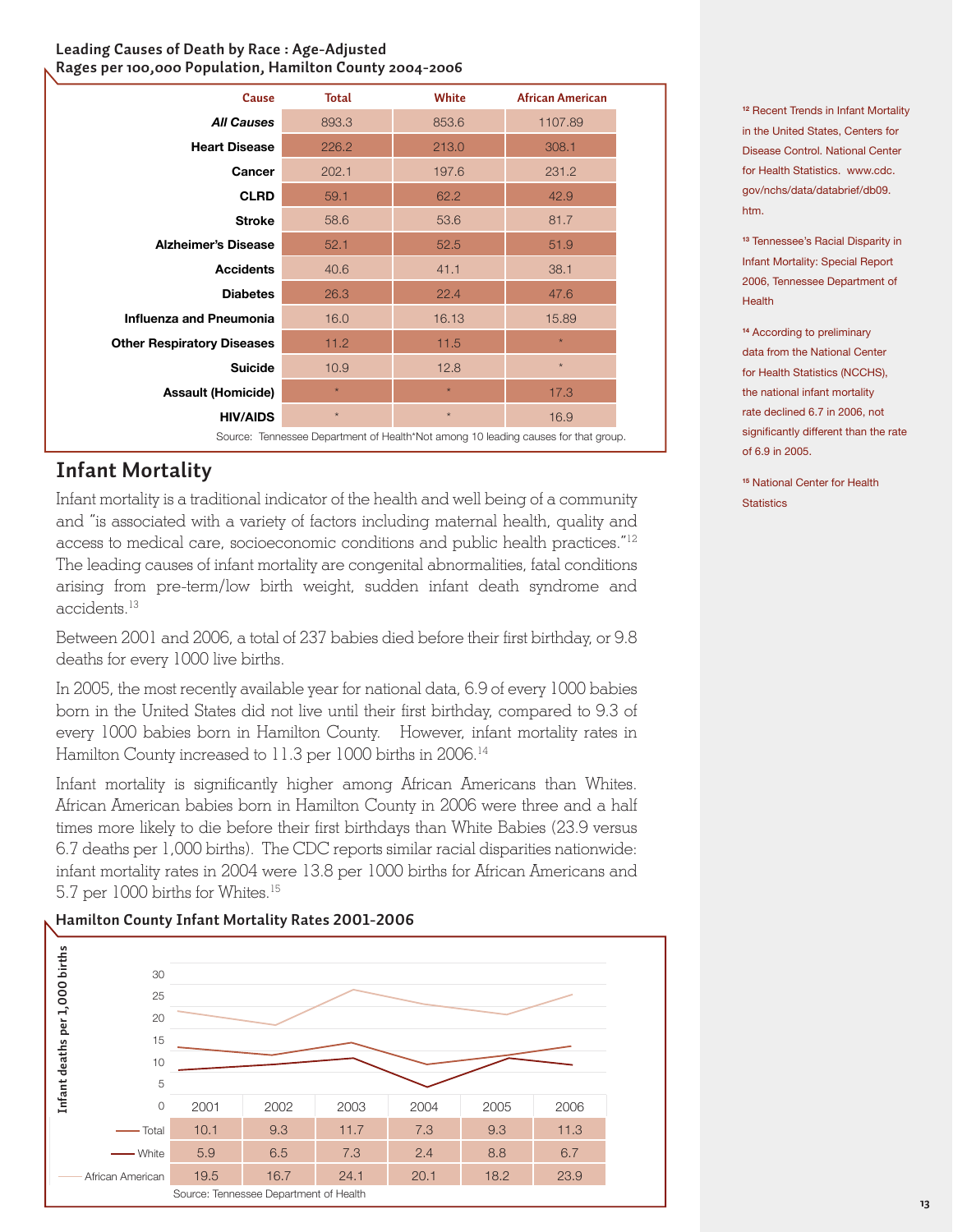# **Health Conditions and Risk Factors in Hamilton County**

Unhealthy behaviors and lifestyles contribute to half of all premature deaths.<sup>16</sup> Some of these behaviors include smoking, being overweight and/or obese and alcohol abuse. Smoking and obesity are major contributors to four of the five leading causes of death in Hamilton County – heart disease, cancer, stroke and chronic lower respiratory diseases.

## **Cigarette Smoking**

According to the Centers for Disease Control, cigarette smoking is responsible for nearly 20% of deaths each year in the United States: in Hamilton County, that would translate into 620 smoking related deaths in 2006. Smoking contributes to more deaths in the United States than AIDS, illegal drug use, alcohol abuse, motor vehicle injuries, suicides, and murder combined.<sup>17</sup>

In the 2008 countywide survey, 21% of Hamilton County respondents indicated that they are current smokers and another 4% say that they occasionally smoke. An additional 19% indicated they were former smokers, while 56% indicated that they had never smoked. By comparison, findings from the 2006 countywide survey indicated that 19% of respondents were current smokers, 6% were occasional smokers, 19% were former smokers, and 56% had never smoked, differences within the margins of error.





Analysis of the smoking habits of Hamilton County subgroups show significant differences based on residence, sex, age, race, income and education.

**<sup>16</sup>** U.S. Department of Health and Human Services

**<sup>17</sup>** Centers for Disease Control. (CDC) Smoking and Tobacco Use Fact Sheet: Health Effects of Cigarette Smoking, January 2008.

**<sup>18</sup>** CDC 2007, national Behavioral Risk Factor Surveillance Survey (BRFSS) national medians.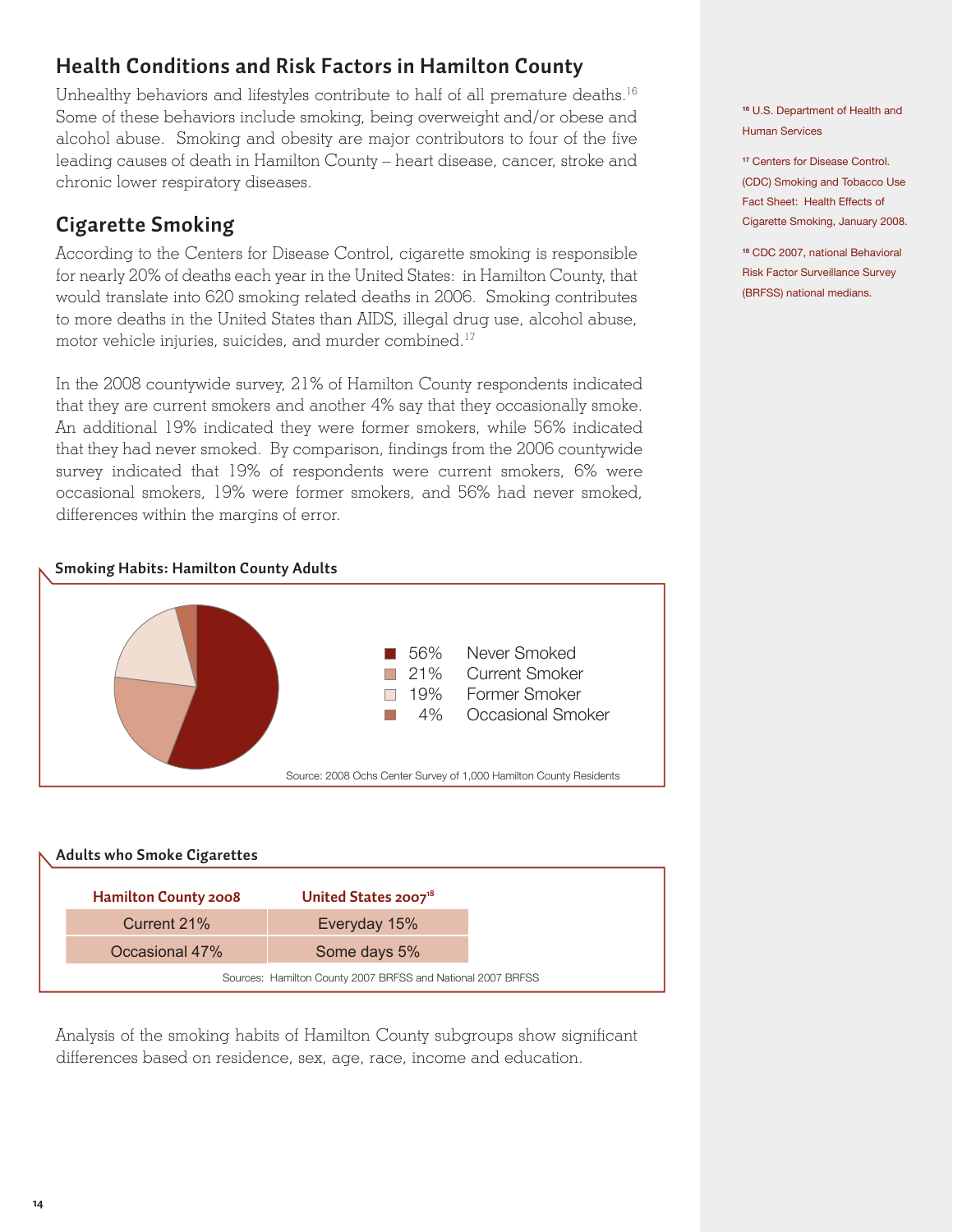- Males were more likely to smoke than females.
- Respondents under age 55 were more likely to smoke than older respondents: respondents between the ages of 45 to 54 were over twice as likely to smoke as those ages 65 and older.
- African Americans were more likely to smoke than Whites.
- Individuals with less than \$50,000 household income were more than twice as likely to smoke as individuals with \$50,000 or more household income.
- Individuals with a high school education or less were over twice as likely to smoke as those with more education.

#### **Percent of Hamilton County Adults who Currently/Ocasionally Smoke Cigarettes by Demographics**

| <b>BY SEX</b>                                                       |     |
|---------------------------------------------------------------------|-----|
| <b>Male</b>                                                         | 26% |
| Female                                                              | 16% |
|                                                                     |     |
| <b>BY RACE</b>                                                      |     |
| White                                                               | 19% |
| <b>African American</b>                                             | 29% |
|                                                                     |     |
| <b>BY AGE</b>                                                       |     |
| 18-34                                                               | 26% |
| 35-44                                                               | 24% |
| 45-54                                                               | 28% |
| 55-64                                                               | 18% |
| $65+$                                                               | 12% |
|                                                                     |     |
| <b>BY EDUCATION</b>                                                 |     |
| <b>High School or Less</b>                                          | 34% |
| <b>Some College</b>                                                 | 16% |
| <b>College Graduate</b>                                             | 12% |
|                                                                     |     |
| <b>BY HOUSEHOLD</b>                                                 |     |
| <b>INCOME</b>                                                       |     |
| Less than \$50,000                                                  | 28% |
| \$50,000 or more                                                    | 13% |
| Sources: 2008 Ochs Center survey of 1,000 Hamilton County residents |     |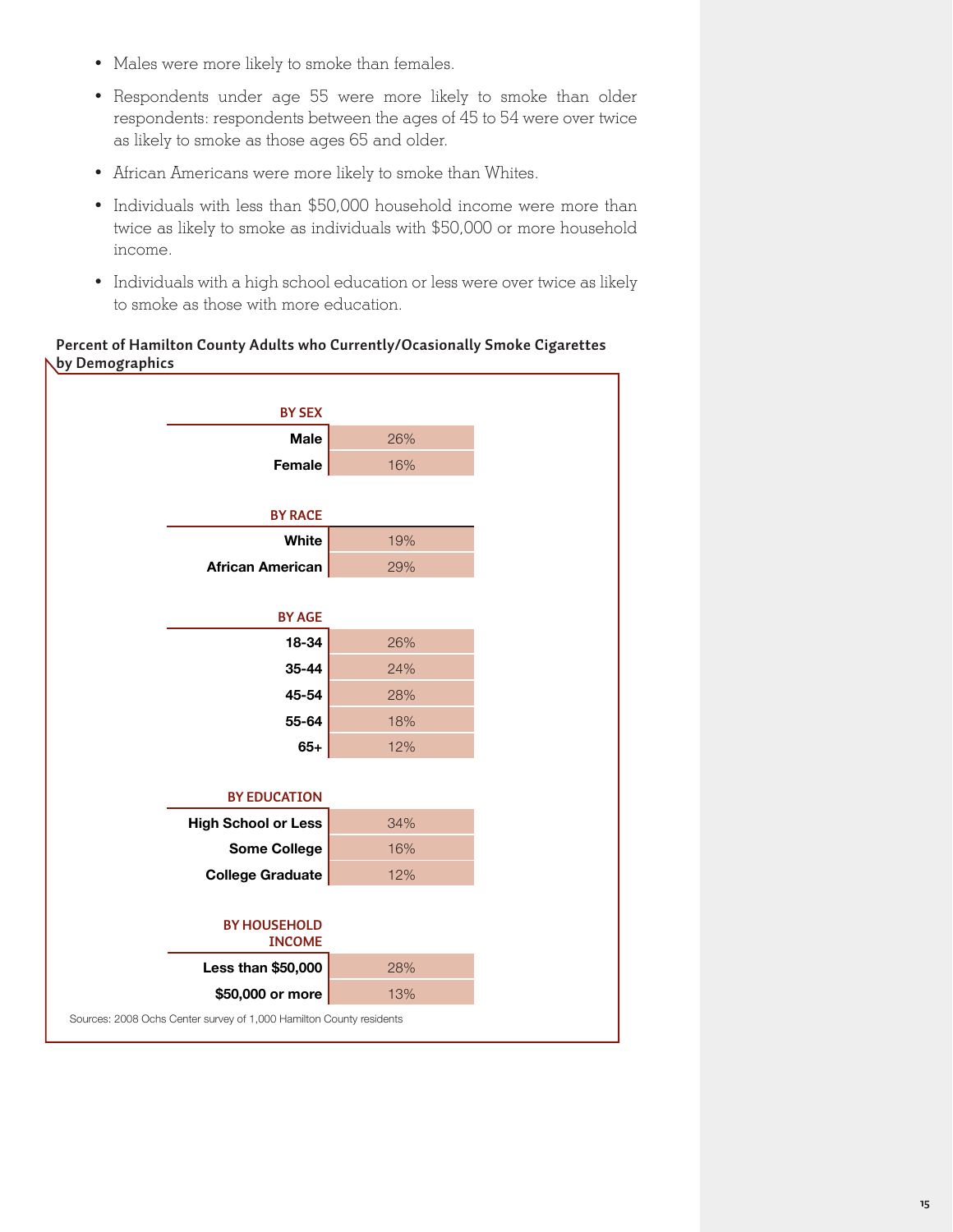# **Overweight and Obesity**

The CDC reports that the incidence of obesity among adults increased 63.5% between 1995 and 2007.19 Obesity is related to a number of poor health outcomes, including type 2 diabetes, heart disease, hypertension, high cholesterol levels, stroke, cancer, osteoarthritis, some cancers, and gallbladder disease.<sup>20</sup>

In the 2008 countywide survey, 58% of respondents were either overweight or obese, based on their reported height and weight. <sup>21</sup>



#### **Overweight or Obese Adults**

|            | Hamilton County 2007 <sup>22</sup>                                 | United States 2007 <sup>23</sup> |  |  |  |
|------------|--------------------------------------------------------------------|----------------------------------|--|--|--|
| Overweight | 37%                                                                | 37%                              |  |  |  |
| Obese      | 21%                                                                | <b>26%</b>                       |  |  |  |
|            | Source: 2008 Ochs Center survey of 1,000 Hamilton County residents |                                  |  |  |  |

- The rates of overweight and obesity were high in all demographic subgroups, exceeding 50% of all gender, race, age, education, and income groups analyzed.
- Men (67%) were more likely to be overweight or obese than women (50%).
- Rates of obesity and overweight increased with age, but declined for senior citizens.
- African American (69%) were more likely to be overweight or obese than Whites (56%).
- There was little difference, however, based on income.

**<sup>19</sup>** Centers for Disease Control, Behavioral Risk Factor Surveillance System. National data are based on 50 states and Washington DC.

**<sup>20</sup>** www.cdc.gov/nccdphp/dnpa/ obesity/index.htm

**<sup>21</sup>** The 2006 survey did not include questions about height and weight.

**<sup>22</sup>** Overweight and obesity are determined by calculating body mass index, a measure of body weight relative to height. To compute BMI: [weight/height (inches squared)]. BMI describes body weight relative to height and is strongly correlated with total body fat content in adults. Overweight is defined as a body mass index (BMI) between 25 and 29.9. Obesity is defined as a BMI of 30 or greater. According to the guidelines, a BMI of 30 is about 30 pound overweight and is equivalent to 221 pounds in a 6 foot person and to 186 to someone who is 5'6". The BMI numbers apply to both men and women. Some very muscular people may have a high BMI without health risks.

**<sup>23</sup>** Centers for Disease Control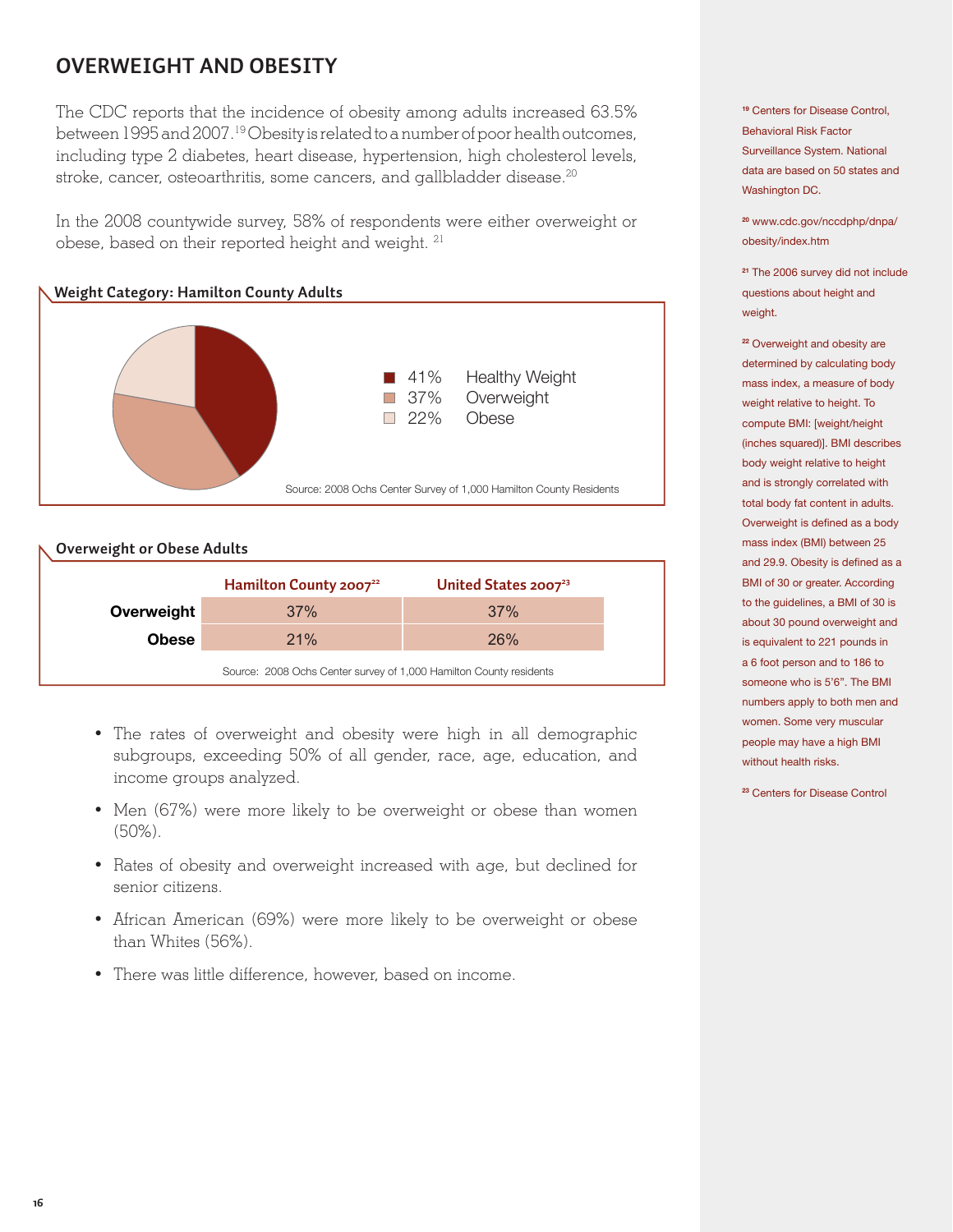| <b>BY SEX</b>                        | <b>Overweight</b><br>(BMI25<30) | <b>Obese</b><br>(BMI 30+)   | <b>Total Overweight</b><br>or Obese |
|--------------------------------------|---------------------------------|-----------------------------|-------------------------------------|
| <b>Male</b>                          | 44%                             | 23%                         | 67%                                 |
| Female                               | 30%                             | 20%                         | 50%                                 |
| <b>BY RACE</b>                       | Overweight<br>(BMI25<30)        | <b>Obese</b><br>(BMI 30+)   | <b>Total Overweight</b><br>or Obese |
| White                                | 36%                             | 20%                         | 56%                                 |
| <b>African American</b>              | 42%                             | 27%                         | 69%                                 |
| <b>BY AGE</b>                        | Overweight<br>(BMI25<30)        | <b>Obese</b><br>(BMI 30+)   | <b>Total Overweight</b><br>or Obese |
| 18-34                                | 34%                             | 18%                         | 52%                                 |
| 35-44                                | 36%                             | 19%                         | 55%                                 |
| 45-54                                | 44%                             | 24%                         | 72%                                 |
| 55-64                                | 44%                             | 29%                         | 73%                                 |
| $65+$                                | 34%                             | 21%                         | 55%                                 |
| <b>BY EDUCATION</b>                  | Overweight<br>(BMI25<30)        | <b>Obese</b><br>$(BMI$ 30+) | <b>Total Overweight</b><br>or Obese |
| <b>High School or Less</b>           | 33%                             | 24%                         | 68%                                 |
| <b>Some College</b>                  | 38%                             | 28%                         | 66%                                 |
| <b>College Graduate</b>              | 40%                             | 15%                         | 55%                                 |
| <b>BY HOUSEHOLD</b><br><b>INCOME</b> | Overweight<br>(BMI25<30)        | <b>Obese</b><br>$(BMI$ 30+) | <b>Total Overweight</b><br>or Obese |
|                                      | 36%                             | 24%                         | 60%                                 |
| Less than \$50,000                   |                                 |                             |                                     |

### **Percent of Hamilton County Adults who are Overwight or Obese by Demographics**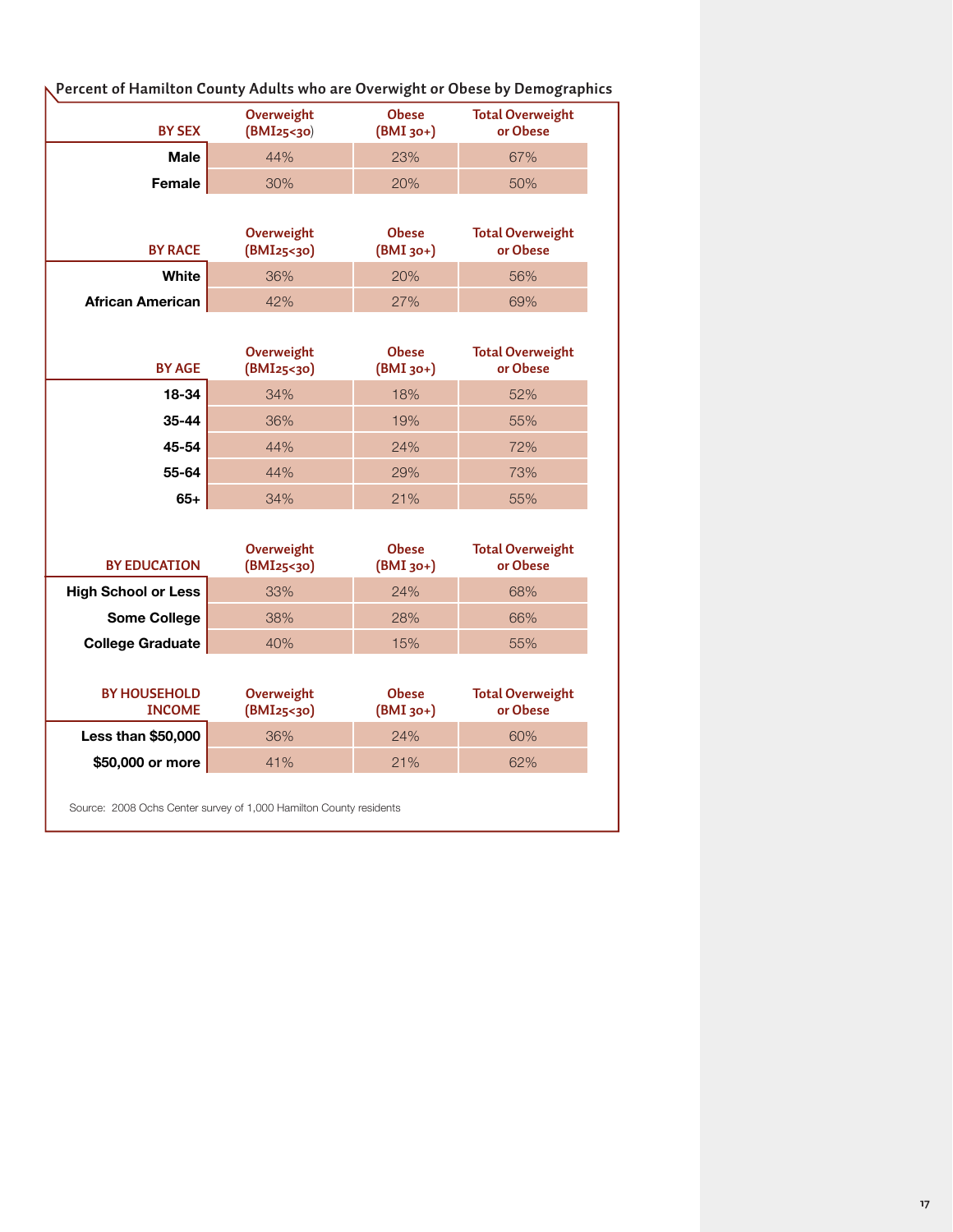# **Alcohol Use**

According to the 2007 Hamilton County Behavioral Risk Factor Surveillance Survey, 42% of Hamilton County adults consume alcoholic beverages at least once a month (current drinkers). Nine percent of Hamilton County adults are binge drinkers, defined as having five or more drinks on one occasion (males) or four or more drinks on one or more occasion (females) on at least one occasion over the past month.24

Overall, Hamilton County adults are less likely to drink any alcohol or to binge drink than adults nationwide. There were too few respondents identified as binge drinkers in the Hamilton County BRFSS to provide subgroup analysis.

| Adult Alcohol Use: Hamilton County and United States        |                             |                    |  |  |  |
|-------------------------------------------------------------|-----------------------------|--------------------|--|--|--|
|                                                             | <b>Hamilton County 2007</b> | United States 2007 |  |  |  |
| <b>Current Drinker</b>                                      | 42%                         | 55%                |  |  |  |
| <b>Binge Drinker</b>                                        | 9%                          | 16%                |  |  |  |
| Sources: Hamilton County 2007 BRFSS and National 2007 BRFSS |                             |                    |  |  |  |

### **Reported Sexually Transmitted Diseases and HIV/AIDS Cases**

Diagnoses of most illnesses or conditions are not formally or consistently reported to any governing bodies, making it difficult to reliably determine incidence. However, many diseases and conditions are classified as "reportable" because of their affect on public health. Diagnoses of reportable illnesses are closely monitored by public health officials. Examples of reportable illnesses include food borne illnesses, hepatitis, tuberculosis, rabies, sexually transmitted diseases, HIV/AIDS, etc.

Communicable diseases such as chlamydia, gonorrhea and HIV/AIDS are among the most frequently diagnosed reportable conditions and their diagnosis rates provide some indication of the extent of unprotected sex in a community.

### **Chlamydia and Gonorrhea**

Chlamydia and gonorrhea produce few symptoms and often go undetected, which, in turn, allows infected people to unknowingly spread the disease. But, left untreated, STDs may lead to long-term health problems. Untreated chlamydia and gonorrhea in women can lead to pelvic inflammatory disease, infertility, and cervical cancer.

Infection rates for chlamydia and gonorrhea in Hamilton County are significantly higher than national rates. Hamilton County reported 253.8 new cases of gonorrhea per 100,000 residents in 2007, 2.1 times the national rate of 120.9 in 2006 (the most recent year available). The chlamydia infection rate in Hamilton County in 2007 was 610.5 per 100,000, 1.8 times the national rate in 2006 of 347.8.

<sup>24</sup>The Tennessee Department of Health conducted the Hamilton County BRFSS on behalf of the Hamilton County Health Department. A survey included a total of 700 adult respondents. For more information, go to http:// health.hamiltontn.org/CHS/ CommunityAssessmentPlanning. aspx.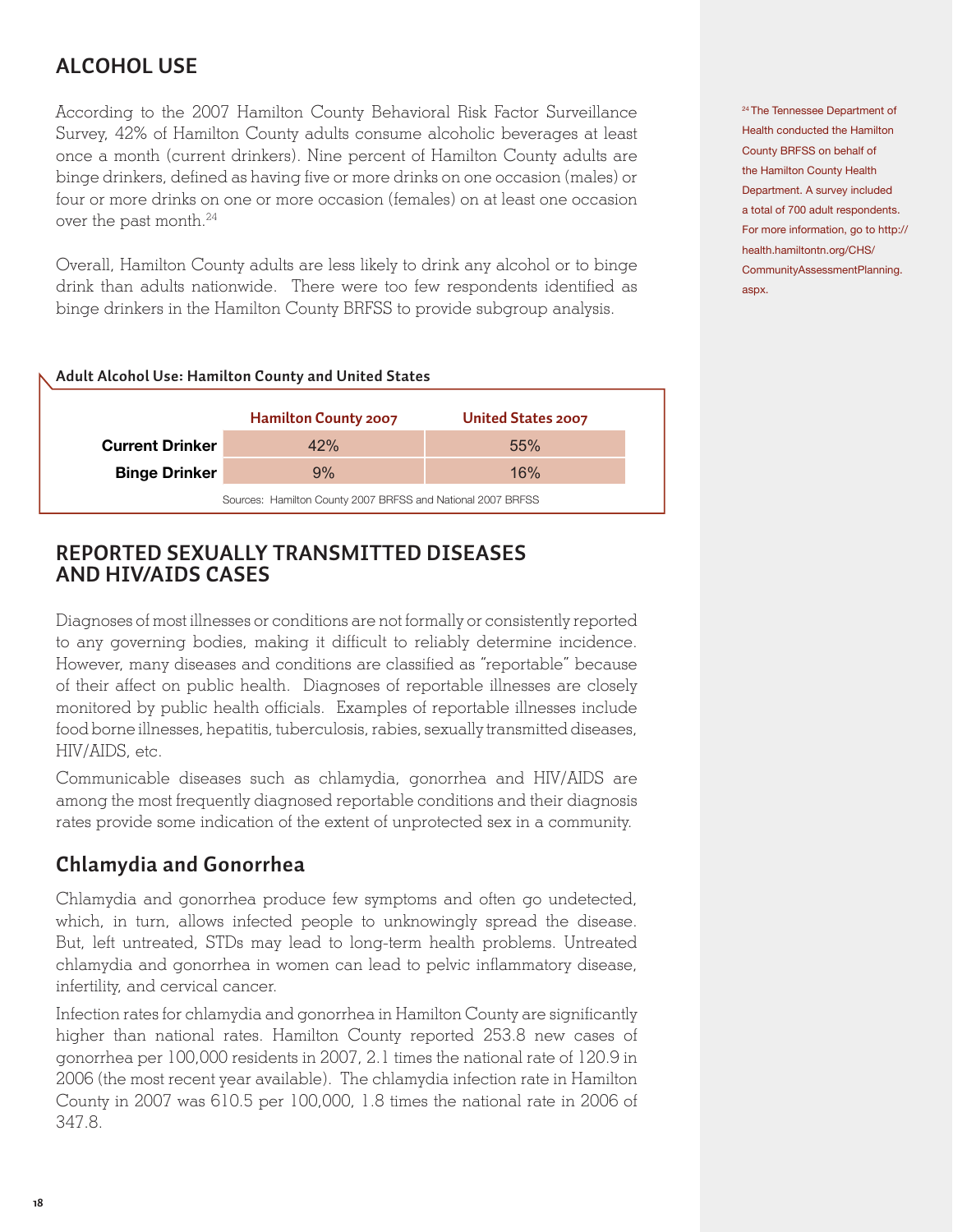**Sexually Transmitted Disease Rates Hamilton County and U.S. Diagnoses per 100,000 Population**

|           | <b>Hamilton County 2007</b>                                                       | United States 2006 |
|-----------|-----------------------------------------------------------------------------------|--------------------|
| Chlamydia | 610.5                                                                             | 347.8              |
| Gonorrhea | 253.8                                                                             | 120.9              |
|           | Sources: Tennessee Department of Health and National Center for Health Statistics |                    |

A total of 1,917 cases of chlamydia were reported among Hamilton County residents in 2007. The rate of infection among females was 2.7 times the male rate (875.8 versus 324.6 per 100,000 residents). Among African Americans, the rate was almost eight times the rate for Whites (1,380.1 versus 175.2 per 100,000).

In total, 797 cases of Gonorrhea were reported among Hamilton County residents in 2007. The infection rate among males was slightly higher than among females than males (268.6 versus 238.3 per 100,000). The infection rate among African Americans was over 21 times the rate of Whites (851.2 versus 40.4 per 100,000).

|                     | Chlamydia                              |                            | Gonorrhea |                     |  |
|---------------------|----------------------------------------|----------------------------|-----------|---------------------|--|
|                     | # Cases                                | <b>Rate per</b><br>100,000 | # Cases   | Rate per<br>100,000 |  |
| <b>Total</b>        | 1917                                   | 610.5                      | 797       | 253.8               |  |
| <b>Sex</b>          |                                        |                            |           |                     |  |
| Male                | 489                                    | 324.6                      | 359       | 238.3               |  |
| Female              | 1428                                   | 875.8                      | 438       | 268.6               |  |
| Race                |                                        |                            |           |                     |  |
| White               | 425                                    | 175.2                      | 98        | 40.4                |  |
| African<br>American | 895                                    | 1,380.1                    | 552       | 851.2               |  |
|                     | Source: Tennessee Department of Health |                            |           |                     |  |

Racial disparities in the incidence sexually transmitted diseases exist throughout the nation. According to the Centers for Disease Control, some of the disparities may result from reporting bias: racial minorities are more likely to seek treatment in a public health clinic, which may more completely report these diagnoses. However, the CDC indicates that "this reporting bias does not fully explain these differences. Other contributing factors include limited access to quality health care, poverty, and higher prevalence of disease in these populations."25

<sup>25</sup> CDC, Trends in Reportable Sexually Transmitted Diseases in the United States, 2006.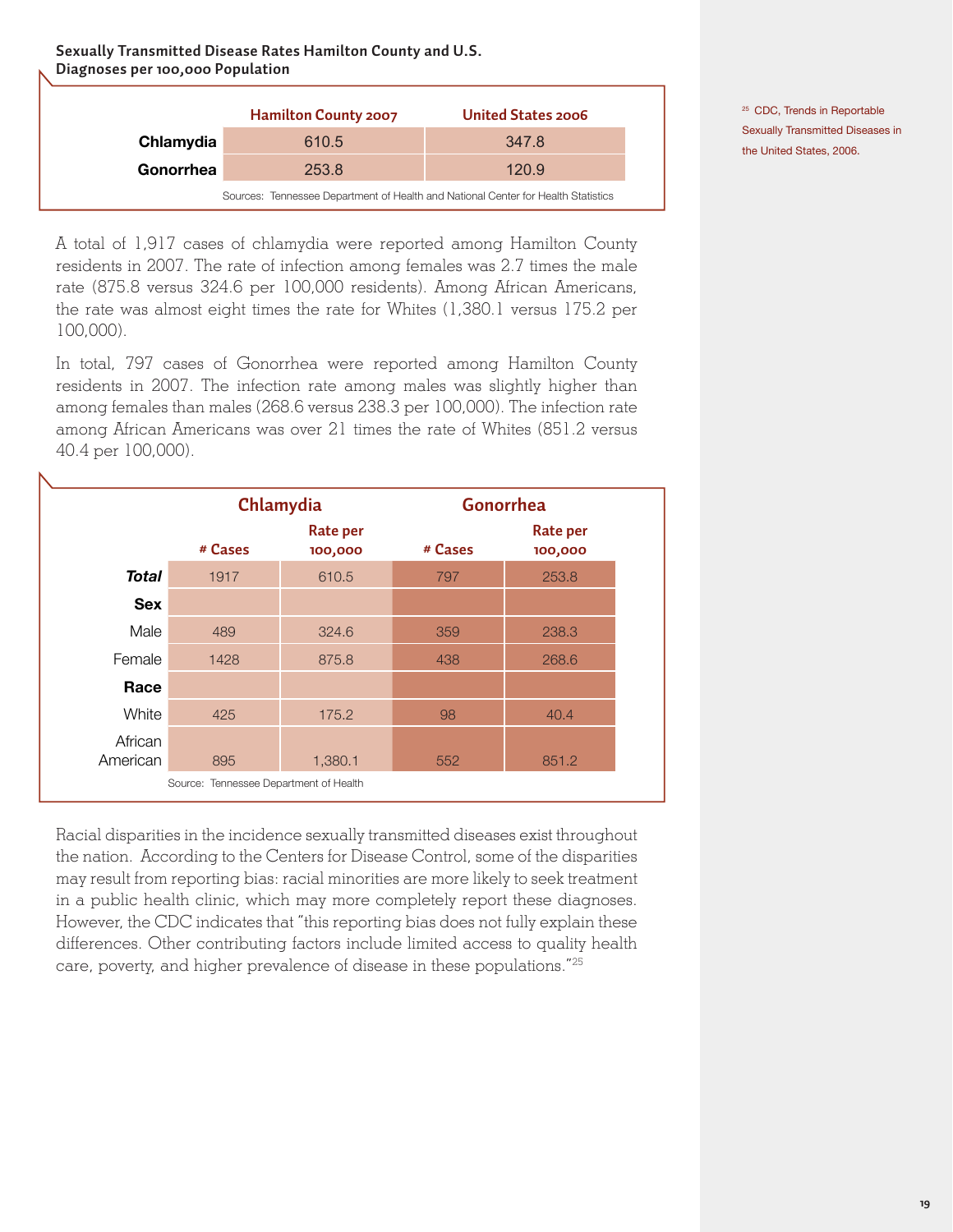### **HIV/AIDS**

In 2007, 966 Hamilton County residents (307.6 per 100,000) were living with an HIV or AIDS diagnosis.

The rates of new diagnoses for HIV and AIDS have declined since their peak in 1995 – HIV by 64.3% and AIDS by 86.5%. In Hamilton County, 12 cases of AIDS, or 3.8 per 100,000 residents, were diagnosed for every 100,000 residents, a rate that is significantly lower than the national rate of 12.7.26

26 CDC, Cases of HIV Infection and AIDS in the United States and Dependent Areas, 2006.

#### **New Cases of HIV and AIDS: Hamilton County (Diagnoses per 100,000)**



### **Mental Health**

According to the 2007 Hamilton County BRFSS, 8% of Hamilton County adults experience frequent mental distress, defined as having fourteen or more mentally unhealthy days within the past month. By comparison, 11% of adults in Tennessee and 10% of adults nation-wide experience frequent mental distress.

|  |  | Frequent Mental Distress – 2007 |  |
|--|--|---------------------------------|--|
|--|--|---------------------------------|--|

| <b>Hamilton County Adults</b>                           | 8%  |
|---------------------------------------------------------|-----|
| <b>Tennessee Adults</b>                                 | 11% |
| <b>Nationwide Adults</b>                                | 10% |
| Source: National, State, and Hamilton County 2007 BRFSS |     |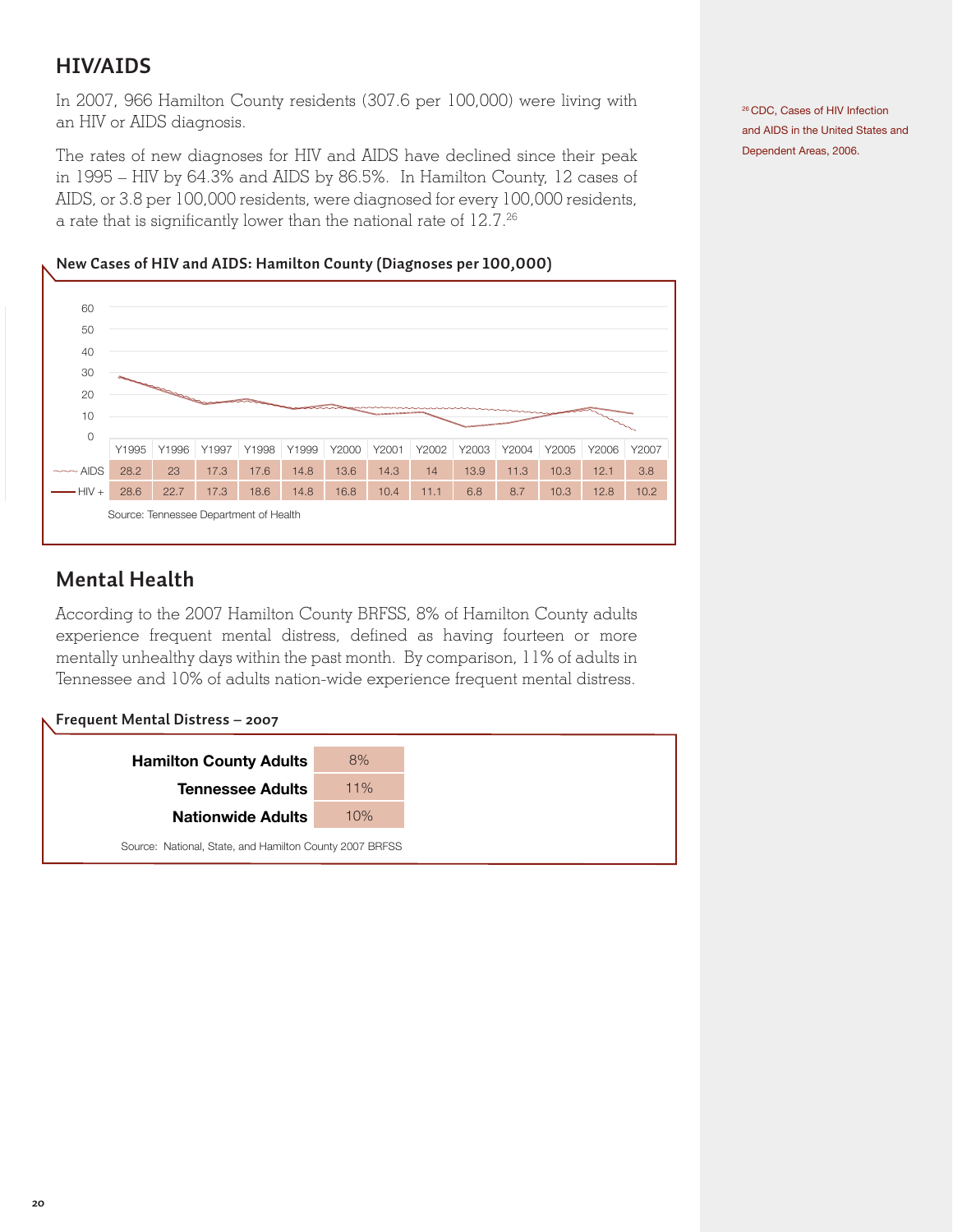# **Access to Health Care**

### **Health Care Coverage**

The following section includes data from the 2006 and 2008 Ochs Center surveys of 1,000 Hamilton County residents. The data refer to the respondents' individual circumstances and refer only to adult county residents.

Based on 2008 countywide survey responses, 18% of Hamilton County adults were uninsured for at least some time during the last twelve months. By comparison, the 2006 countywide survey found that 20% of all adults were uninsured at some time during the prior twelve months, a difference that is within margins of error.

#### **Health Insurance Coverage Status - Hamilton County Adults**

|                                                          | 2006 | 2008 |
|----------------------------------------------------------|------|------|
| <i>Insured:</i>                                          |      |      |
| Contintuous over 12 months                               | 80%  | 82%  |
| Uninsured:                                               |      |      |
| No coverage during 12 months                             | 9%   | 10%  |
| Current coverage, but not continuous over 12 months      | 8%   | 6%   |
| Not covered currently, but had coverage during 12 months | 3%   | 2%   |
| <b>Total uninsured</b>                                   | 20%  | 18%  |

Sources: 2006 and 2008 Countywide Survey

The 2008 survey found significant differences in insurance coverage by residence, race, age, sex, income, and education.

- African Americans (33%) were twice as likely to be uninsured as Whites (15%).
- The percentage of uninsured respondents decreased with age: nearly one in three 18 to 34 year olds lacked health insurance.
- Males were more likely to be uninsured than females
- Respondents with less than \$50,000 in household income were four times as likely to be uninsured than those with \$50,000 or more household income.
- The percentage of uninsured respondents decreased as education levels increased.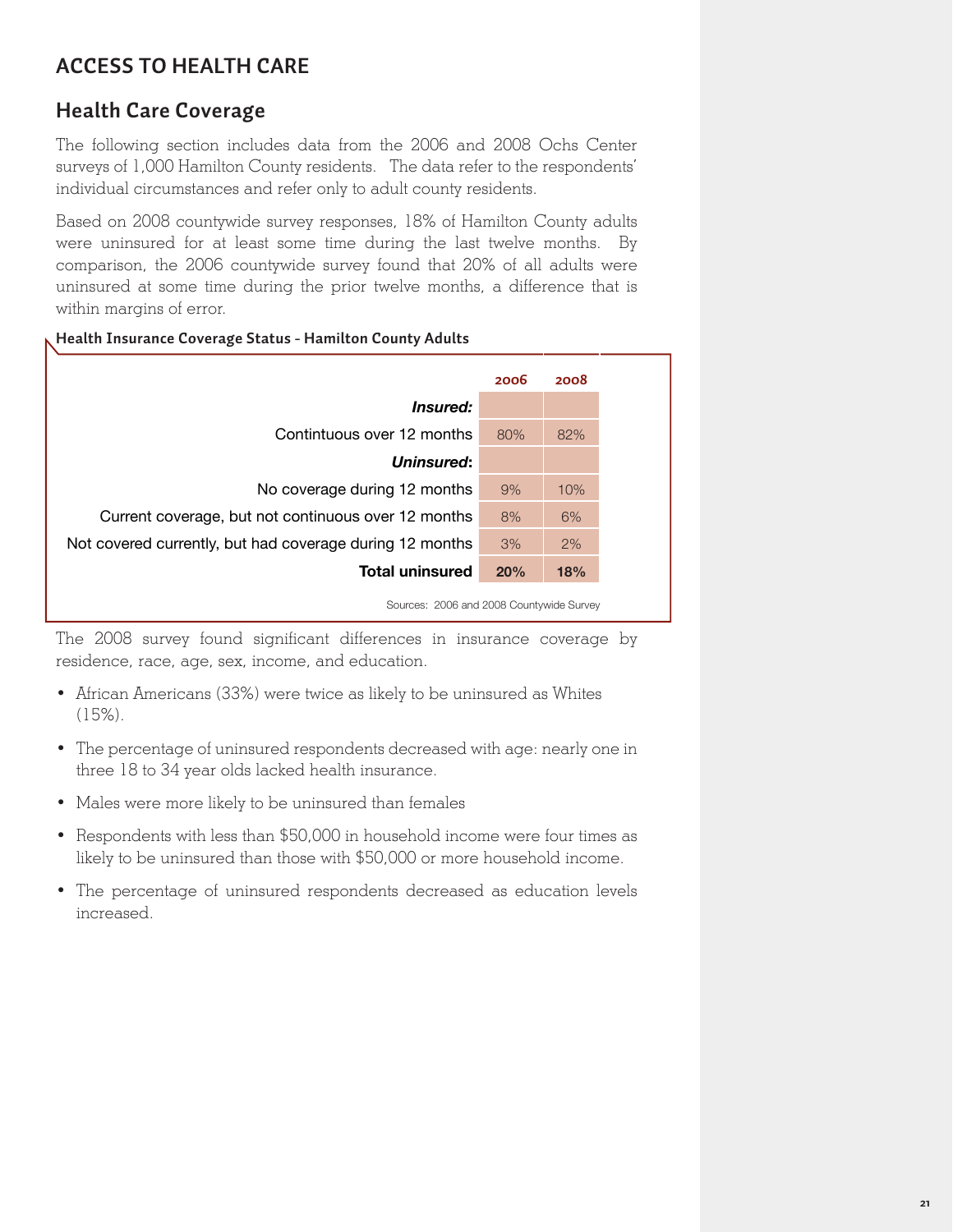| <b>BY SEX</b><br>22%<br><b>Male</b><br>15%<br>Female<br><b>BY RACE</b><br>15%<br>White<br><b>African American</b><br>33%<br><b>BY AGE</b><br>18-34<br>32%<br>21%<br>35-44<br>45-54<br>19%<br>55-64<br>12%<br>7%<br>$65+$<br><b>BY EDUCATION</b><br><b>High School or Less</b><br>24%<br><b>Some College</b><br>14% |
|--------------------------------------------------------------------------------------------------------------------------------------------------------------------------------------------------------------------------------------------------------------------------------------------------------------------|
|                                                                                                                                                                                                                                                                                                                    |
|                                                                                                                                                                                                                                                                                                                    |
|                                                                                                                                                                                                                                                                                                                    |
|                                                                                                                                                                                                                                                                                                                    |
|                                                                                                                                                                                                                                                                                                                    |
|                                                                                                                                                                                                                                                                                                                    |
|                                                                                                                                                                                                                                                                                                                    |
|                                                                                                                                                                                                                                                                                                                    |
|                                                                                                                                                                                                                                                                                                                    |
|                                                                                                                                                                                                                                                                                                                    |
|                                                                                                                                                                                                                                                                                                                    |
|                                                                                                                                                                                                                                                                                                                    |
|                                                                                                                                                                                                                                                                                                                    |
|                                                                                                                                                                                                                                                                                                                    |
|                                                                                                                                                                                                                                                                                                                    |
|                                                                                                                                                                                                                                                                                                                    |
|                                                                                                                                                                                                                                                                                                                    |
|                                                                                                                                                                                                                                                                                                                    |
| 16%<br><b>College Graduate</b>                                                                                                                                                                                                                                                                                     |
|                                                                                                                                                                                                                                                                                                                    |
| <b>BY HOUSEHOLD</b>                                                                                                                                                                                                                                                                                                |
| <b>INCOME</b>                                                                                                                                                                                                                                                                                                      |
| Less than \$50,000<br>29%                                                                                                                                                                                                                                                                                          |
| 7%<br>\$50,000 or more                                                                                                                                                                                                                                                                                             |

While there was no significant difference in the overall percentage of respondents without health insurance from 2006 to 2008, there were some differences based on educational attainment and income. Among those with some college education, the percentage of uninsured respondents decreased from 25% in 2006 to 14% in 2008; however, among those with a college education, the percentage of uninsured respondent increased from 10% to 16%. Among those with less than \$50,000 in household income, the percentage of uninsured respondents decreased from 35% to 29%. There were no notable differences in health insurance coverage from 2006 to 2008 among respondents with high school or less education or among respondents with \$50,000 or more in household income.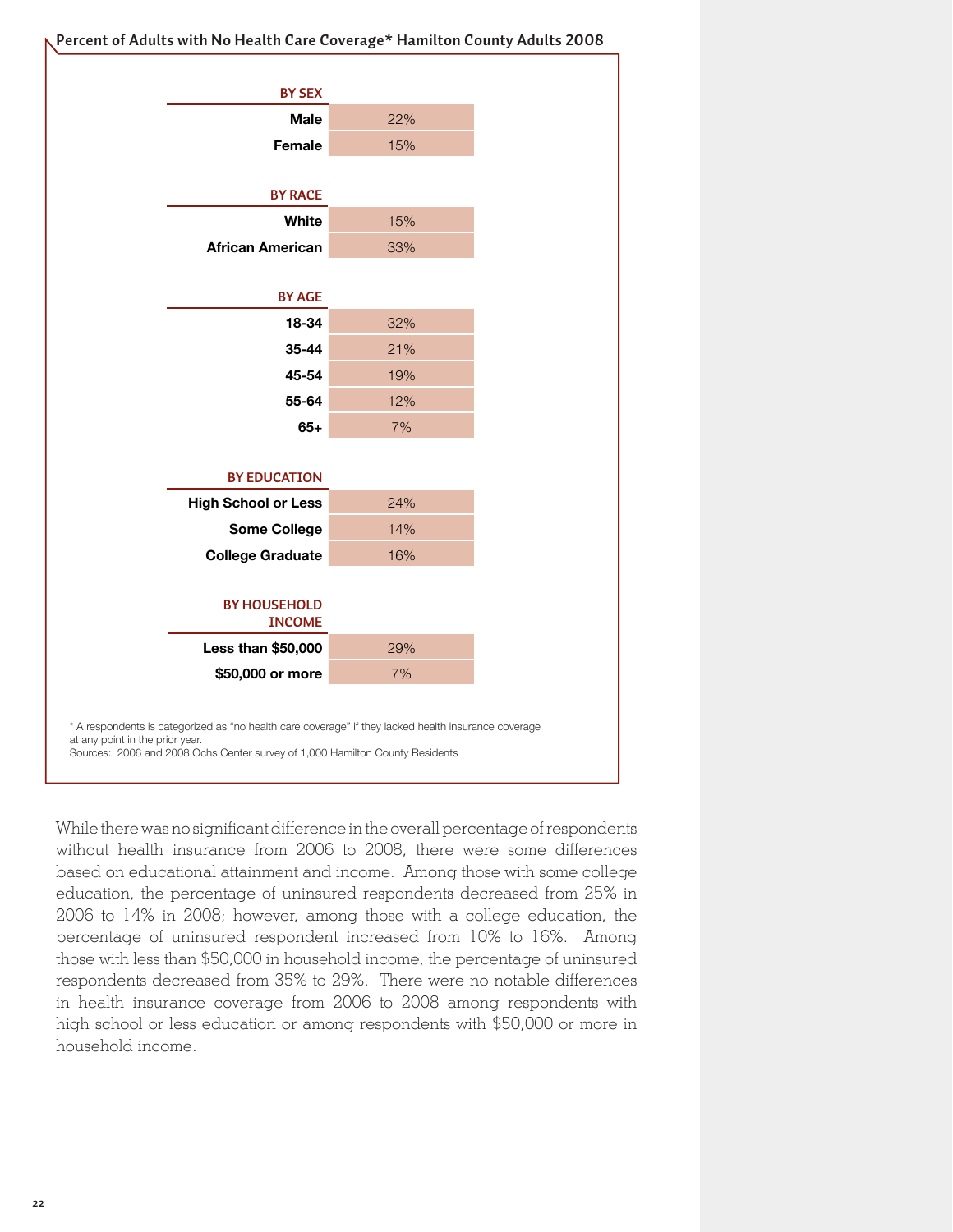# **Source of Health Insurance Coverage -- Adults**

Among countywide survey respondents with health insurance at the time of the survey, the overwhelming majority had employer-sponsored coverage (53%) or Medicare (24%). An additional 10% purchased their own coverage, 6% had TennCare, and 7% had some other form of health insurance.



### **Reasons for Lack of Coverage -- Adults**

Of the countywide survey respondents who lacked health insurance at some point during the preceding year, cost was the most frequently given reason for lack of coverage (27%).

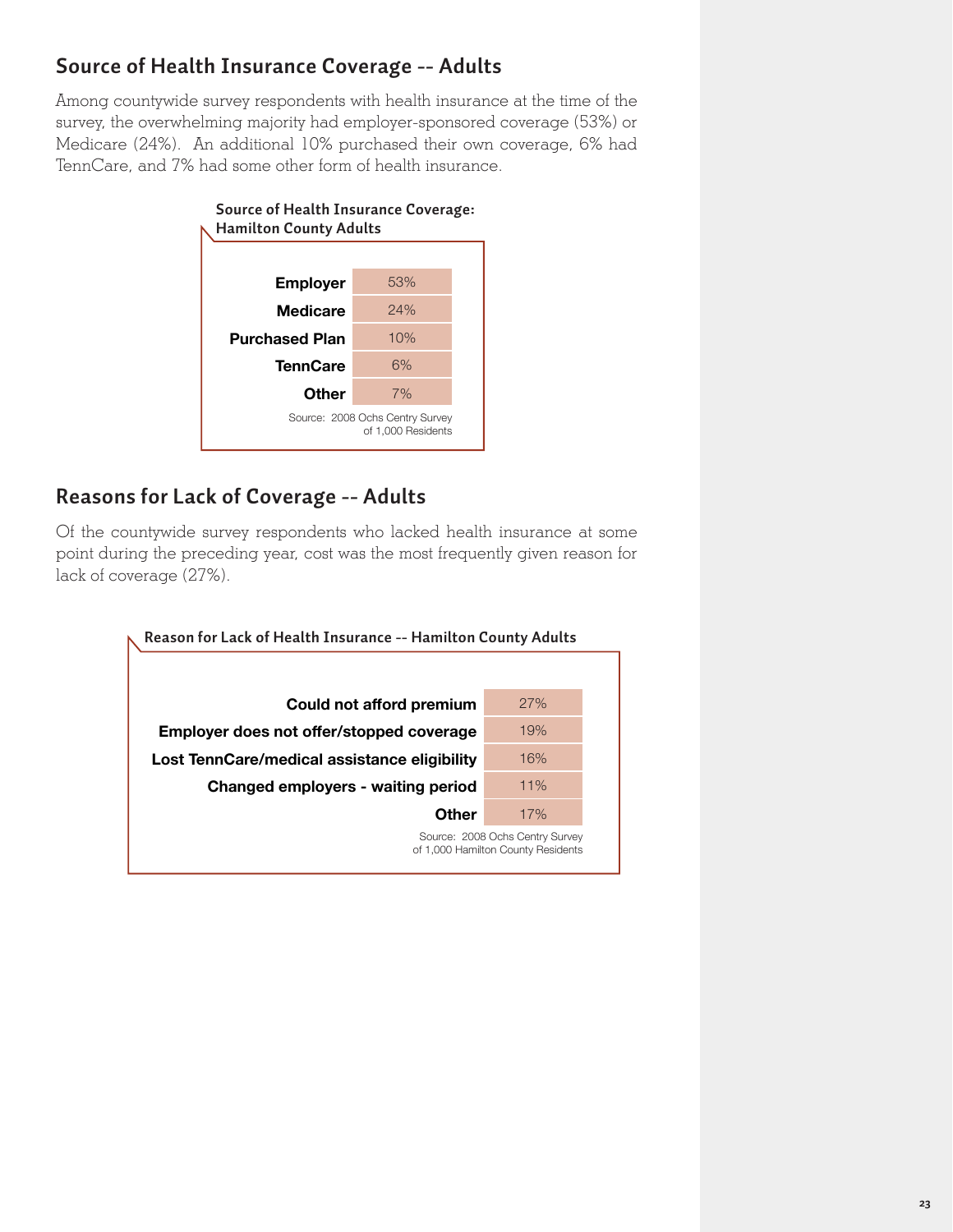### **Medicare, TennCare and CoverTN Enrollment**

Over one-third of all Hamilton County residents receive health care coverage from one of three federal and/or state sponsored programs: Medicare, TennCare or Cover Tennessee.

In 2007, the most recently available year of county-level data, 53,744 Hamilton County residents – 17.1% of the population were enrolled in Medicare. Medicare enrollees include 44,168 – 14.5% of the population – who were eligible based on age (65 and older) and 9,576 – 3% of the population – who were eligible due to disability.

As of March 2008, 55,209 Hamilton County residents – 17.6% of the population – were enrolled in TennCare.

In April 2007, the State began enrolling individuals into Cover Tennessee, a program for uninsured Tennessee residents that is separate from TennCare. As of June 2008, 1,740 Hamilton County residents (0.3%) were enrolled in one of three Cover Tennessee programs: CoverKids provides coverage for uninsured children; CoverTN provides affordable basic health coverage for the working uninsured, splitting the premium between the insured, the employer, and the State; Access Tennessee provides coverage to high risk individuals with preexisting medical conditions.

|                         | <b>Enrollment</b>                                                                               | % Population |  |
|-------------------------|-------------------------------------------------------------------------------------------------|--------------|--|
| <b>Medicare</b>         | 53,744                                                                                          | 17.1%        |  |
| TennCare (March 2008)   | 55,209                                                                                          | 17.6%        |  |
| <b>Cover Tennessee:</b> |                                                                                                 |              |  |
| <b>CoverKids</b>        | 1,002                                                                                           | 0.3%         |  |
| <b>CoverTN</b>          | 604                                                                                             | 0.2%         |  |
| <b>Access Tennessee</b> | 134                                                                                             | $0.04\%$     |  |
| <b>TOTAL</b>            | 110,693                                                                                         | 35.3%        |  |
|                         | Sources: Bureau of TennCare, Cover Tennessee, and Centers for Medicaid and<br>Medicare Services |              |  |

#### **Enrollment in Government Sponsored Health Care Plan: All Hamilton County Residents**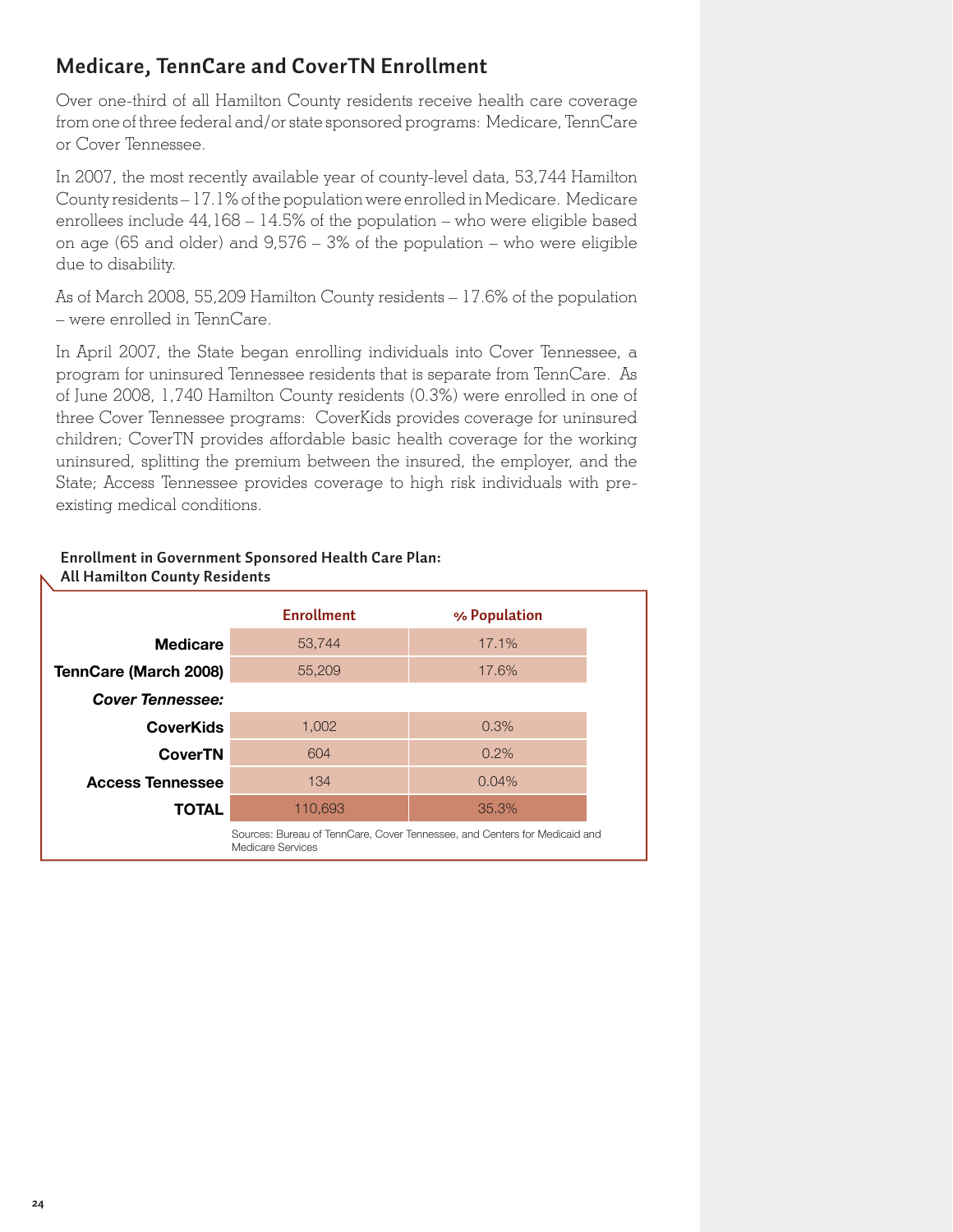## **TennCare Enrollment Declines**

In 2005, the State eliminated TennCare coverage for individuals in the uninsured and uninsurable expansion groups, affecting 170,000 people statewide. Since 2004, the number of Hamilton County residents with TennCare coverage dropped by 17.6%, from 62,117 to 55,209. As a percentage of the total population, TennCare enrollment declined by 2.4 percentage points – from 20% to 17.6%.

|                   | TennCare Enrollment Hamilton County                     |                           |  |  |  |
|-------------------|---------------------------------------------------------|---------------------------|--|--|--|
|                   | Total<br><b>Enrollment</b>                              | % of<br><b>Population</b> |  |  |  |
| December 2004     | 62,117                                                  | $20.0\%$                  |  |  |  |
| December 2005     | 55,549                                                  | $17.7\%$                  |  |  |  |
| December 2006     | 54,320                                                  | 17.4%                     |  |  |  |
| December 2007     | 54.757                                                  | 17.4%                     |  |  |  |
| <b>March 2008</b> | 55,209                                                  | 17.6%                     |  |  |  |
|                   | Sources: Bureau of TennCare and TN Department of Health |                           |  |  |  |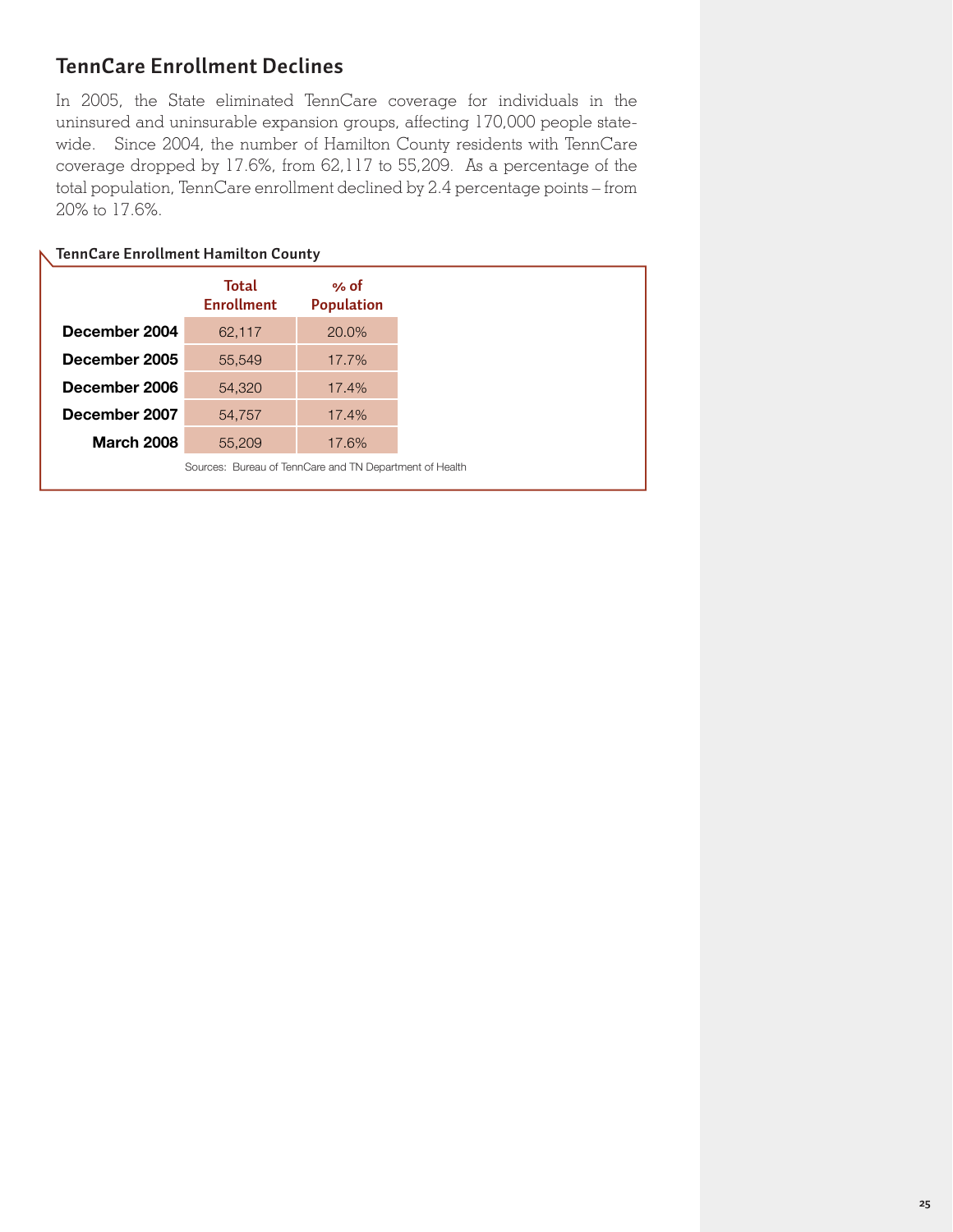## **Hospitals in Hamilton County**

Thirteen hospitals are located in Hamilton County, including seven general medical and surgical (community) hospitals, three chemical dependency/ psychiatric hospitals, two physical rehabilitation hospitals and one acute longterm care hospital.<sup>27</sup> In total, these hospitals provide 1,744 licensed hospital beds, or 5.6 per 1,000 Hamilton County residents. Among the non-federal general medical and surgical hospitals, there are 1,234 staffed hospital beds, or 3.9 per 1,000 residents.

#### **Staffed Hospital Beds in Hamilton County 2006**

|                                                  | <b>Staffed</b><br><b>Beds</b> |
|--------------------------------------------------|-------------------------------|
| <b>General Medical and Surgical</b>              |                               |
| <b>Erlanger Medical Center</b>                   | 475                           |
| Memorial Healthcare System                       | 322                           |
| Parkridge Medical Center                         | 185                           |
| Parkridge East Hospital                          | 108                           |
| Erlanger North Hospital                          | 33                            |
| Memorial North Park Hospital                     | 82                            |
| Women's East Pavilion                            | 29                            |
| Total staffed general medical and surgical beds  | 1,234                         |
| Staffed beds per 1,000                           | 3.9                           |
| <b>Psychiatric/Chemical Dependency</b>           |                               |
| Moccasin Bend Mental Health Institute            | 172                           |
| Parkridge Valley                                 | 104                           |
| FHC Cumberland Hall                              | 64                            |
| <b>Physical Rehabilitation</b>                   |                               |
| Siskin Hospital for Physical Rehabilitation      | 80                            |
| HealthSouth Chattanooga Rehabilitation Hospital  | 46                            |
| <b>Acute Long-term Care</b>                      |                               |
| Kindred Hospital - Chattanooga                   | 49                            |
|                                                  |                               |
| <b>Total Staffed Beds - All Hospital Types</b>   | 1,744                         |
| Staffed beds per 1,000                           | 5.6                           |
| Source: 2006 TN Joint Annual Report of Hospitals |                               |

<sup>27</sup> In October 2008, the Moccasin Bend Mental Health Institute announced the closing of its long-term care facility, known as the Winston Building, and transfer of its patients to the facility's main building. The hospital is now a 150 bed facility.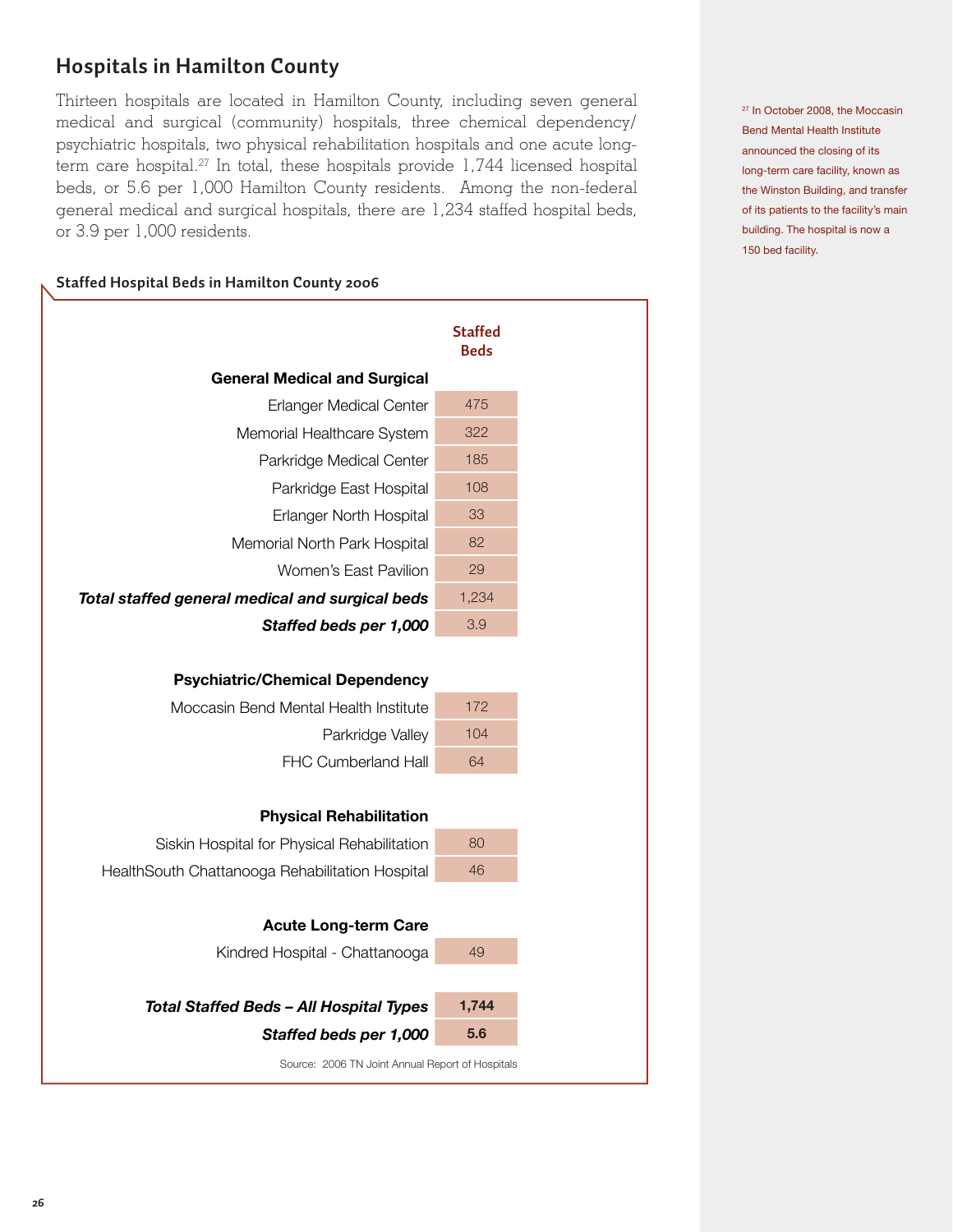# **Payer Source for Hospital Visits**

Three-year hospital utilization data reflect the 2005 changes to the TennCare program. Data from the Tennessee Joint Annual Report of Hospitals indicate that while overall inpatient admissions to Hamilton County hospitals declined 3.2% between 2004 and 2006, uninsured admissions nearly doubled. At the same time, TennCare patient volume decreased 21.2%.

Among Hamilton County emergency departments, overall patient volume increased by 3.6% and TennCare/Medicaid patient volume decreased by 12.6%, but the number of uninsured visits increased by 47%.

#### **Hospital Utilization by Payer: Hamilton County Hospitals**

|                             |        |        |        | $2004 -$<br>2006 |
|-----------------------------|--------|--------|--------|------------------|
| <b>INPATIENT ADMISSIONS</b> | 2004   | 2005   | 2006   | %Change          |
| <b>Private Coverage</b>     | 21,709 | 20,372 | 21,337 | $-1.7%$          |
| <b>TennCare/Medicaid</b>    | 17,027 | 15,338 | 13,413 | $-21.2%$         |
| <b>Medicare</b>             | 32,298 | 31,964 | 32,330 | $+0.1%$          |
| <b>Uninsured</b>            | 1,944  | 2,074  | 3,855  | $+98.3%$         |
| <b>All Other</b>            | 2,033  | 2,528  | 1,693  | $-16.7%$         |
| Total                       | 75,011 | 72,276 | 72,628 | $-3.2%$          |
|                             |        |        |        |                  |
|                             |        |        |        | $2004 -$         |
| <b>EMERGENCY</b>            |        |        |        | 2006             |
| <b>DEPARTMENT VISITS</b>    | 2004   | 2005   | 2006   | %Change          |
| <b>Private Coverage</b>     | 70.534 | 71.571 | 72.308 | $+2.5%$          |

| <b>Private Coverage</b>                                                             | 70,534  | 71,571  | 72,308  | $+2.5%$  |  |
|-------------------------------------------------------------------------------------|---------|---------|---------|----------|--|
| <b>TennCare/Medicaid</b>                                                            | 60,807  | 60,395  | 53,168  | $-12.6%$ |  |
| <b>Medicare</b>                                                                     | 44.512  | 47,199  | 45,560  | $+2.4%$  |  |
| <b>Uninsured</b>                                                                    | 24.797  | 27,179  | 36,446  | $+47.0%$ |  |
| <b>All Other</b>                                                                    | 11.063  | 13,053  | 11,900  | $+7.6%$  |  |
| Total                                                                               | 211,713 | 219,397 | 219,382 | $+3.6%$  |  |
| Sources: Joint Annual Report of Hospitals, TN Department of Health 2004, 2005, 2006 |         |         |         |          |  |

Hamilton County hospitals have absorbed the costs of providing care to the increased numbers of uninsured patients. The value of charity care provided by local hospitals nearly doubled, from \$33.9 million in 2004 to \$66.5 million in 2006. As a percentage of gross patient charges, charity care increased from 1.4% to 2.3%.<sup>28</sup>

<sup>28</sup> Charity care here is defined as total charity plus medically indigent.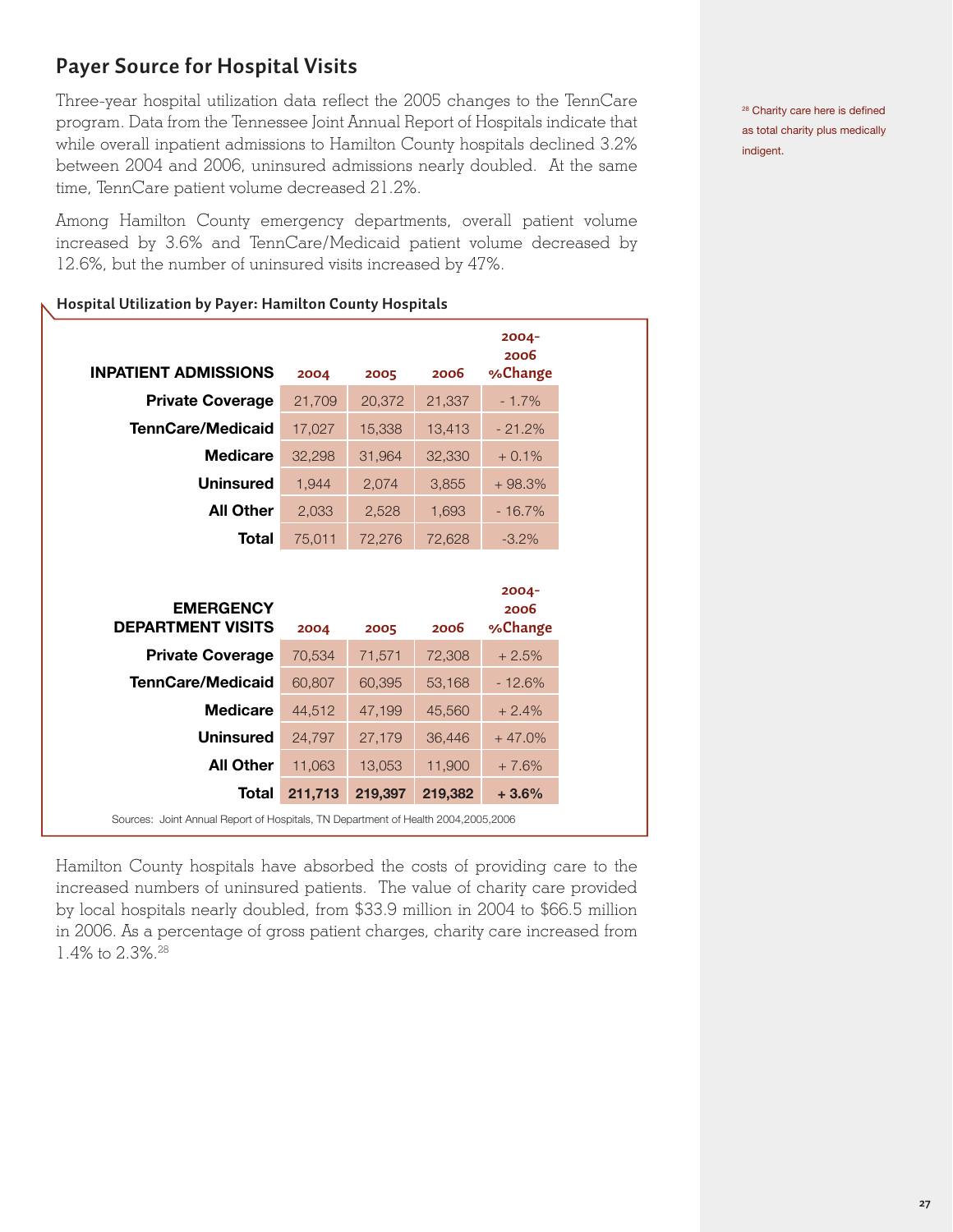| Hospital Utilization by Payer: Hamilton County Hospitals |                 |                 |                 |                              |  |  |  |
|----------------------------------------------------------|-----------------|-----------------|-----------------|------------------------------|--|--|--|
|                                                          | 2004            | 2005            | 2006            | $2004 -$<br>2006 %<br>Change |  |  |  |
| <b>Total Hospital Charges</b>                            | \$2,505,654,210 | \$2,716,151,116 | \$2,923,127,702 | $+16.7%$                     |  |  |  |
| <b>Total Charity</b>                                     | \$23,065,240    | \$45,888,970    | \$50,384,087    | $+118.4%$                    |  |  |  |
| <b>Total Medically Indigent</b>                          | \$10,897,725    | \$10,258,514    | \$16,141,344    | $+48.1%$                     |  |  |  |
| Total Charity +<br><b>Medically Indigent</b>             | \$33,962,965    | \$56,147,484    | \$66,525,431    | $+95.9%$                     |  |  |  |
| <b>Charity Care as a</b><br>% of Total Charges           | 1.4%            | 2.1%            | 2.3%            |                              |  |  |  |
|                                                          |                 |                 |                 |                              |  |  |  |

Sources: Joint Annual Report of Hospitals, TN Department of Health 2004,2005,2006

### **COMPARING HAMILTON COUNTY TO BENCHMARK COUNTIES**

Comparable health data addressing mortality, communicable disease and hospital facilities were obtained for the thirteen other benchmark jurisdictions at the county level.

# **Mortality Rates**

Most departments of health in states with benchmark counties do not provide age-adjusted mortality rates. Therefore, mortality data for benchmark counties are reported using crude death rates and have not been adjusted for differences in age composition.

Among benchmark counties, Hamilton County had the highest overall mortality rate, with 989.7 deaths for every 100,000 residents in 2006, 26.4% higher than the 14-county average. By cause of death, Hamilton County mortality rates were higher than the fourteen county average for all of the leading causes of death and exceeded all other counties for deaths from heart disease, cancer, and Alzheimer's disease. Washtenaw County, Michigan reported the lowest mortality rates overall as well as for each of the five leading causes of death.

- Deaths from heart disease, at 260.5 per 100,000, were 40% higher than the benchmark average and highest of the benchmark counties.
- Deaths from cancer, at 228.8 per 100,000, were 25.6% higher than the benchmark average and highest of the benchmark counties.
- Deaths from stroke, at 62 per 100,000, was 28.9% higher than the benchmark average and second highest of the benchmark counties.
- Deaths from chronic lower respiratory disease, at 57.2 per 100,000, were 34.9% higher than the benchmark average and third highest of the benchmark counties.
- Deaths from Alzheimer's disease, at 59.1 per 100,000, were 113% higher than the benchmark average and highest of the benchmark counties.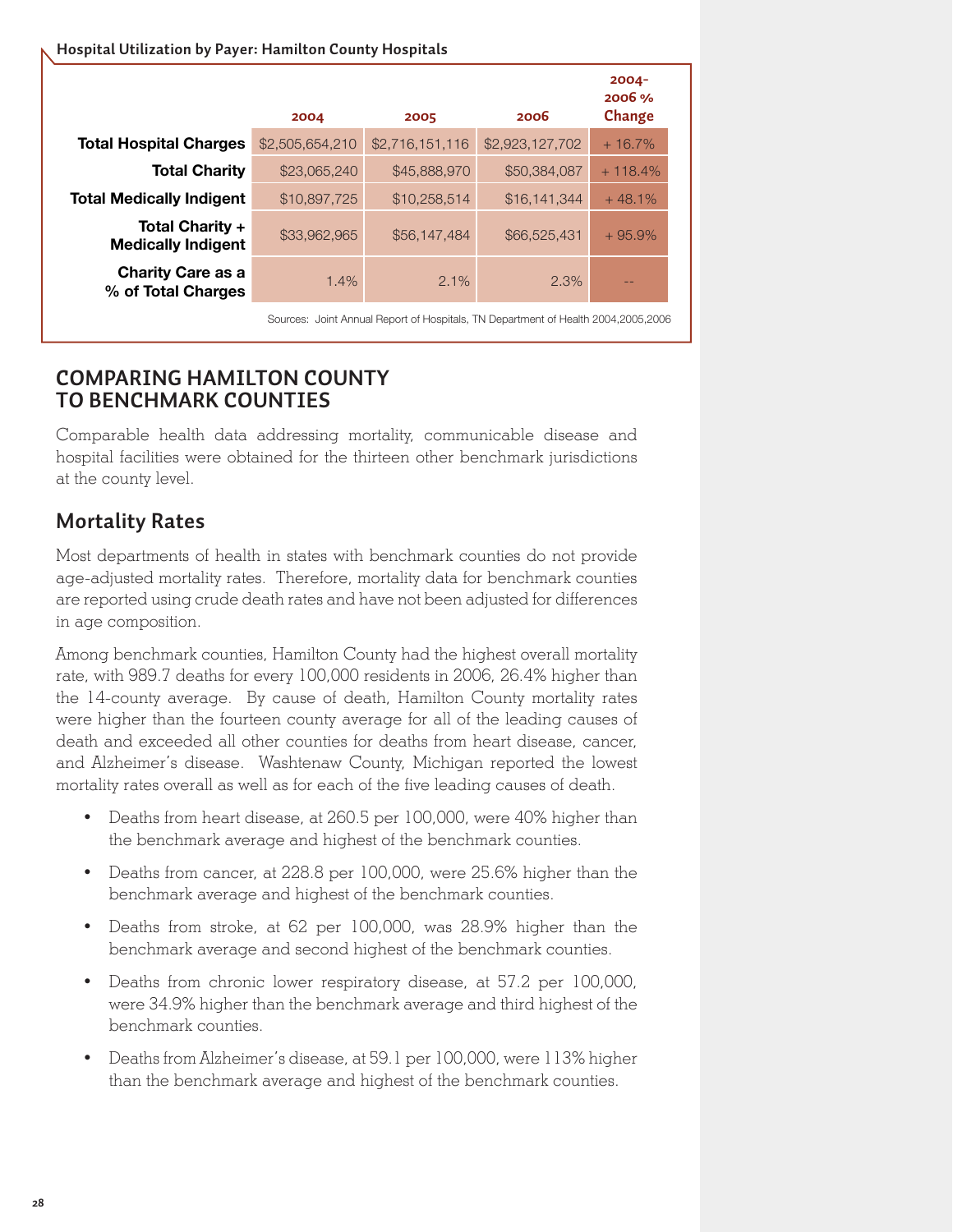#### **Mortality Rates Benchmark Jurisdictions (Not Age-Adjusted)**

|                                | <b>Total Deaths</b><br>per 100,000 | <b>Heart Disease</b><br>Deaths per<br>100,000 | <b>Cancer Deaths</b><br>per 100,000 | <b>Stroke Deaths</b><br>per 100,000 | <b>Alzheimer</b><br><b>Deaths per</b><br>100,000 | <b>CLRD Deaths</b><br>per 100,000 |
|--------------------------------|------------------------------------|-----------------------------------------------|-------------------------------------|-------------------------------------|--------------------------------------------------|-----------------------------------|
| Average                        | 783.0                              | 186.0                                         | 182.2                               | 48.1                                | 27.7                                             | 42.4                              |
| <b>Hamilton TN</b>             | $(1)$ 989.7                        | $(1)$ 260.5                                   | $(1)$ 228.8                         | $(2)$ 62.0                          | (1) 59.1                                         | (3) 57.2                          |
| <b>Lehigh PA</b>               | 927.4                              | 233.7                                         | 222.3                               | 48.0                                | 34.0                                             | 40.2                              |
| Lane OR*                       | 911.8                              | 185.4                                         | 224.5                               | (1) 70.6                            | 34.7                                             | 60.4                              |
| Winnebago<br>$IL^*$            | 890.5                              | 235.2                                         | 217.0                               | 54.5                                | na                                               | 44.9                              |
| <b>Forsyth NC</b>              | 849.7                              | 166.7                                         | 202.5                               | 59.6                                | 24.4                                             | 51.2                              |
| <b>Marion OR*</b>              | 788.6                              | 165.2                                         | 179.6                               | 60.0                                | 29.1                                             | 43.8                              |
| <b>Madison AL</b>              | 772.2                              | 183.0                                         | 167.6                               | 41.7                                | 25.0                                             | 38.1                              |
| <b>Richland SC*</b>            | 771.1                              | 185.2                                         | 169.1                               | 44.8                                | 28.4                                             | 30.1                              |
| Washoe NV*                     | 765.8                              | 200.4                                         | 171.1                               | 37.7                                | 13.9                                             | $(1)$ 67.0                        |
| <b>Allen IN</b>                | 751.5                              | 184.8                                         | 173.0                               | 43.8                                | 29.4                                             | 39.7                              |
| <b>Cumberland</b><br><b>NC</b> | 700.2                              | 158.2                                         | 158.8                               | 37.5                                | 13.0                                             | 33.1                              |
| Ingham MI                      | 684.4                              | 183.8                                         | 162.2                               | 40.1                                | 27.4                                             | 28.4                              |
| Ada ID                         | 619.4                              | 134.5                                         | 138.7                               | 42.3                                | 29.2                                             | 37.6                              |
| Washtenaw<br>ΜI                | (14) 540.0                         | $(14)$ 127.6                                  | (14) 136.0                          | $(14)$ 30.8                         | $(13)$ 12.5                                      | $(14)$ 22.4                       |

Sources: State departments of health

\*2005 statistics. All other data represent 2006 statistics

\* Numbers in parenthesis denote rank of County amound 14 Benchmark Counties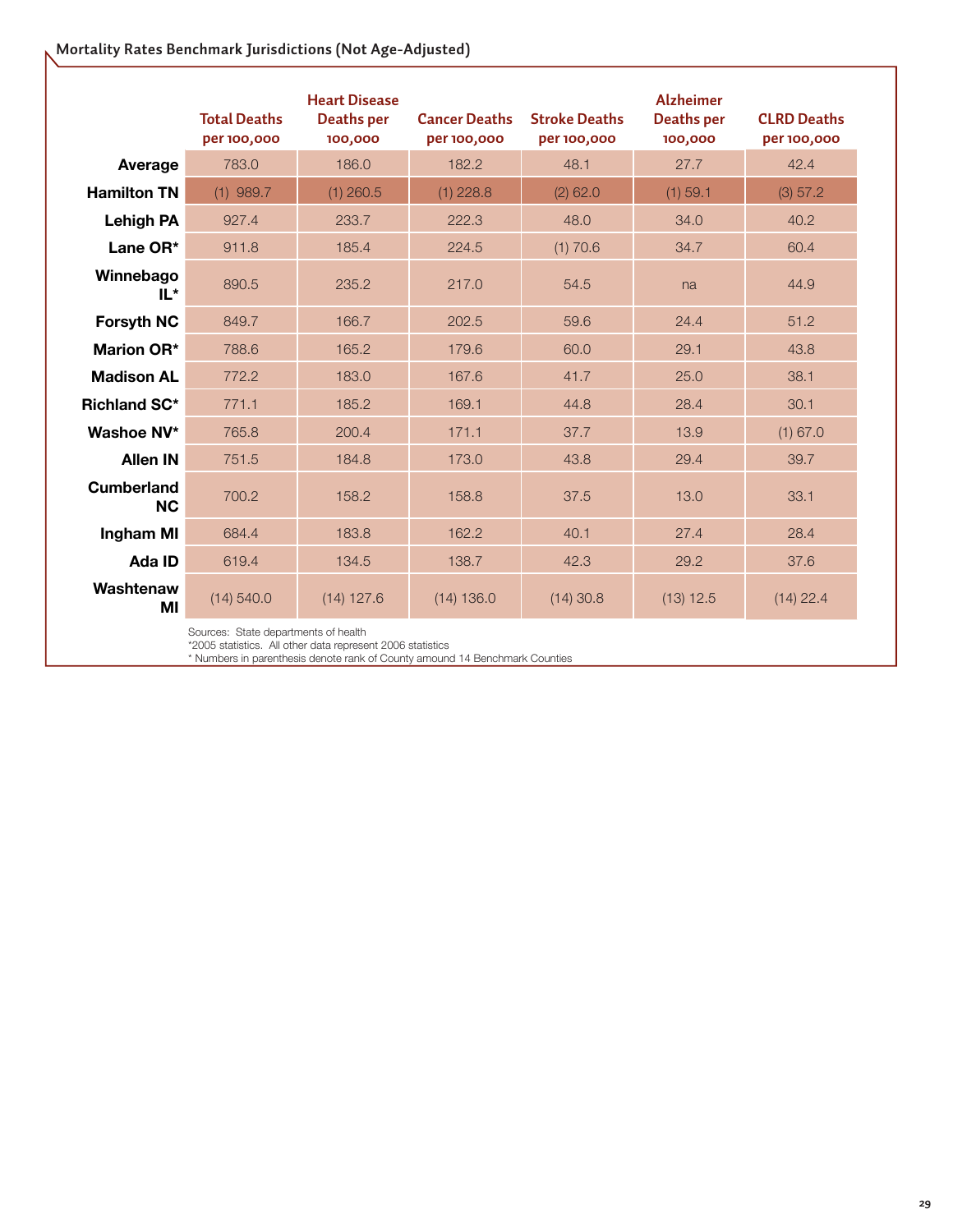The five leading causes of death in Hamilton County accounted for two-thirds of all deaths, with two causes, heart disease and cancer accounting for half of all deaths. Heart disease and cancer account for between 43% and 51% of all deaths in the benchmark counties.

|                      | <b>Total Deaths</b> | % Heart<br><b>Disease</b> | % Cancer | $\frac{0}{2}$<br><b>Stroke</b> | $\frac{0}{0}$<br><b>Alzheimer</b> | $\frac{0}{0}$<br><b>CLRD</b> |                                                                      |
|----------------------|---------------------|---------------------------|----------|--------------------------------|-----------------------------------|------------------------------|----------------------------------------------------------------------|
| <b>Hamilton TN</b>   | 3,097               | 26.3%                     | 23.1%    | 6.3%                           | 6.0%                              | 5.7%                         |                                                                      |
| <b>Lehigh PA</b>     | 3,112               | 25.2%                     | 24.0%    | 5.2%                           | 3.7%                              | 4.3%                         |                                                                      |
| Lane OR*             | 3,050               | 20.3%                     | 24.6%    | 7.7%                           | 3.8%                              | 6.6%                         |                                                                      |
| Washo NV*            | 2,985               | 26.2%                     | 22.3%    | 4.9%                           | 1.8%                              | 8.7%                         |                                                                      |
| <b>Forsyth NC</b>    | 2,824               | 19.6%                     | 23.8%    | 7.0%                           | 2.9%                              | 6.0%                         |                                                                      |
| <b>Richland SC*</b>  | 2,636               | 24.0%                     | 21.9%    | 5.8%                           | 3.7%                              | 3.9%                         |                                                                      |
| <b>Allen IN</b>      | 2,610               | 24.6%                     | 23.0%    | 5.8%                           | 3.9%                              | 5.3%                         |                                                                      |
| Winnebago IL*        | 2,597               | 26.4%                     | 24.4%    | 6.1%                           | na                                | 5.0%                         |                                                                      |
| <b>Marion OR*</b>    | 2,411               | 20.9%                     | 22.7%    | 7.6%                           | 3.7%                              | 5.6%                         |                                                                      |
| <b>Madison AL</b>    | 2,350               | 23.7%                     | 21.7%    | 5.4%                           | 3.2%                              | 4.9%                         |                                                                      |
| Ada ID               | 2,224               | 21.7%                     | 22.4%    | 6.8%                           | 4.7%                              | 6.1%                         | *2005 statistics. All other data                                     |
| <b>Cumberland NC</b> | 2,094               | 22.6%                     | 22.7%    | 5.3%                           | 1.9%                              | 4.7%                         | represent 2006 statistics<br>Sources: State Departments of<br>Health |
| Ingham MI            | 1,895               | 26.9%                     | 23.7%    | 5.9%                           | 4.0%                              | 4.2%                         |                                                                      |
| <b>Washtenaw MI</b>  | 1,858               | 25.2%                     | 23.6%    | 5.7%                           | 2.3%                              | 4.1%                         |                                                                      |

#### **Leading Causes of Death as a Percentage of All Deaths**

### **Infant Mortality**

With 11.3 deaths per 1,000 births in 2006, the Hamilton County infant mortality rate was the second highest of the benchmark counties. Forsythe County North Carolina was only marginally higher at 11.4 deaths per 1,000 births. Infant mortality rates in Hamilton County were more than double the rates in Ingham County, Michigan (4.9 per 1,000 births), Washtenaw County Michigan (5.4 per 1,000 births), and Washoe County, Nevada (5.6).



#### **Infant Deaths per 1,000 Births**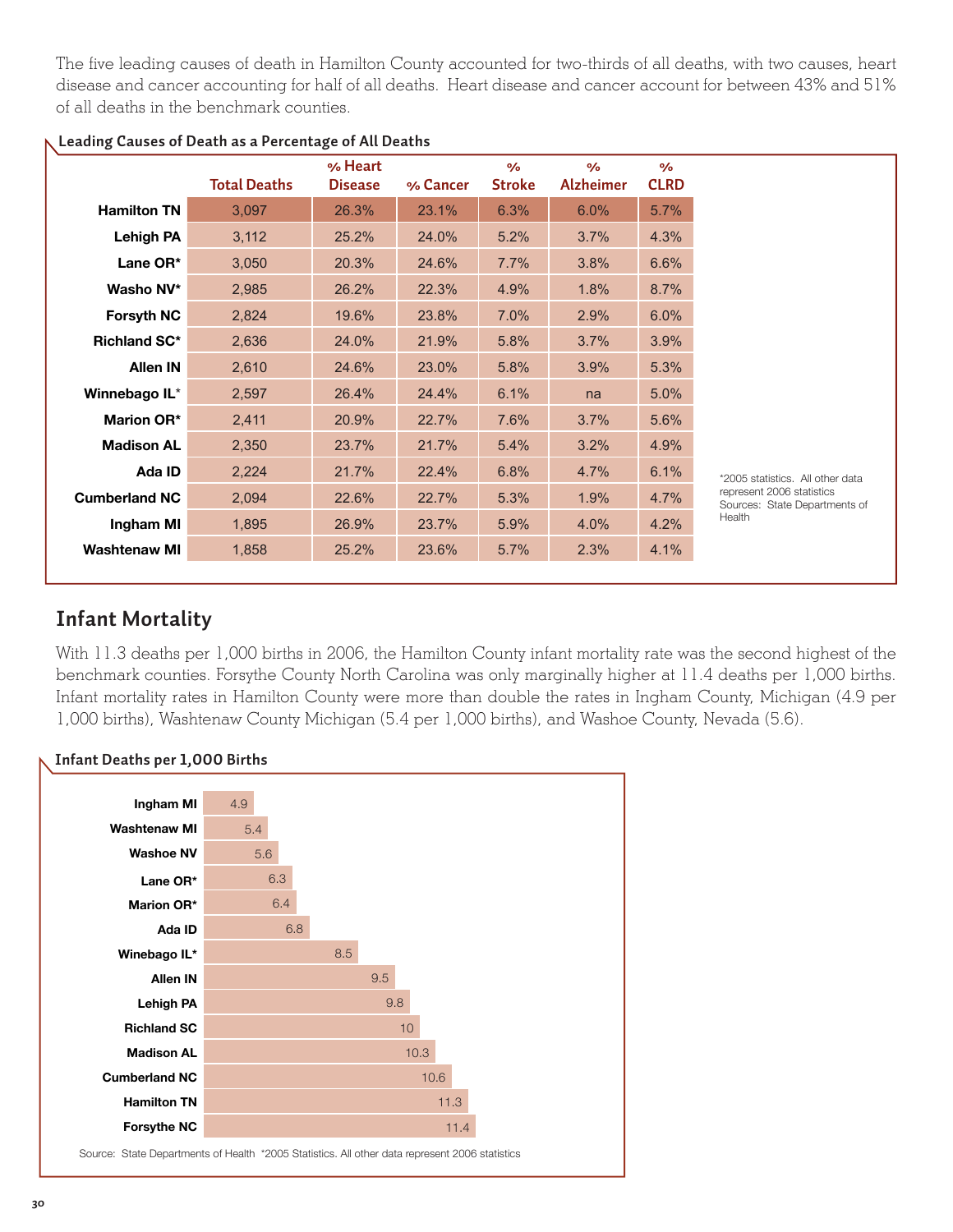### **Communicable Diseases**

Compared to the fourteen-county averages for 2006, Hamilton County reported higher incidences of new diagnoses for chlamydia, gonorrhea, HIV and AIDS. In terms of new diagnoses, Hamilton County ranked fifth for chlamydia, eighth for gonorrhea, sixth for HIV, and eighth for AIDS. Richland County, South Carolina reported the highest incidences of gonorrhea, HIV, and AIDS diagnoses, while Cumberland County, North Carolina reported the highest incidence of chlamydia diagnoses. Ada County, Idaho and both Lane and Marion Counties in Oregon reported among the lowest incidences for diagnoses of all these diseases.

|                          | Chlamydia<br><b>Diagnoses per</b><br>100,000 | Gonorrhea<br>Diagnoses per<br>100,000 | <b>HTV</b><br><b>Diagnosis</b><br>per 100,000 | <b>AIDS</b><br><b>Diagnosis</b><br>per 100,000 |
|--------------------------|----------------------------------------------|---------------------------------------|-----------------------------------------------|------------------------------------------------|
| <b>14 County Average</b> | 455.1                                        | 171.3                                 | 12.7                                          | 9.1                                            |
| <b>Cumberland NC</b>     | $(1)$ 859.7                                  | 294.9                                 | 19.4                                          | 18.7                                           |
| <b>Richland SC</b>       | 815.6                                        | $(1)$ 382.8                           | $(1)$ 41.6                                    | $(1)$ 39.1                                     |
| Ingham MI                | 647.9                                        | 225                                   | 6.9                                           | 5.1                                            |
| <b>Forsyth NC</b>        | 554.8                                        | 239.5                                 | 19                                            | 8.4                                            |
| <b>Hamilton TN</b>       | $(4)$ 503.3                                  | $(7)$ 210                             | $(9)$ 12.8                                    | (11) 12.1                                      |
| Winnebago IL             | 495.5                                        | 267.6                                 | 6.08                                          | 4.05                                           |
| <b>Allen IN</b>          | 332.6                                        | 214.3                                 | 10.2                                          | 5.3                                            |
| <b>Madison AL</b>        | 322.6                                        | 214.3                                 | 10.2                                          | 5.3                                            |
| <b>Washoe NV</b>         | 322.6                                        | 59.8                                  | 6.8                                           | 5.5                                            |
| <b>Washtenaw MI</b>      | 318.6                                        | 93.6                                  | 8.1                                           | 4.1                                            |
| <b>Lehigh PA</b>         | 313.5                                        | 84.0                                  | 17.0                                          | 14.9                                           |
| Ada ID                   | 303.6                                        | $(14)$ 27.0                           | 15.3                                          | (14) 0.0                                       |
| Lane OR                  | 295.4                                        | 38.8                                  | (14) 1.8                                      | 2.7                                            |
| <b>Marion OR</b>         | $(14)$ 286.2                                 | 46.6                                  | 2.6                                           | 2.2                                            |

#### **2006 Communicable Diseases Benchmark Jurisdictions**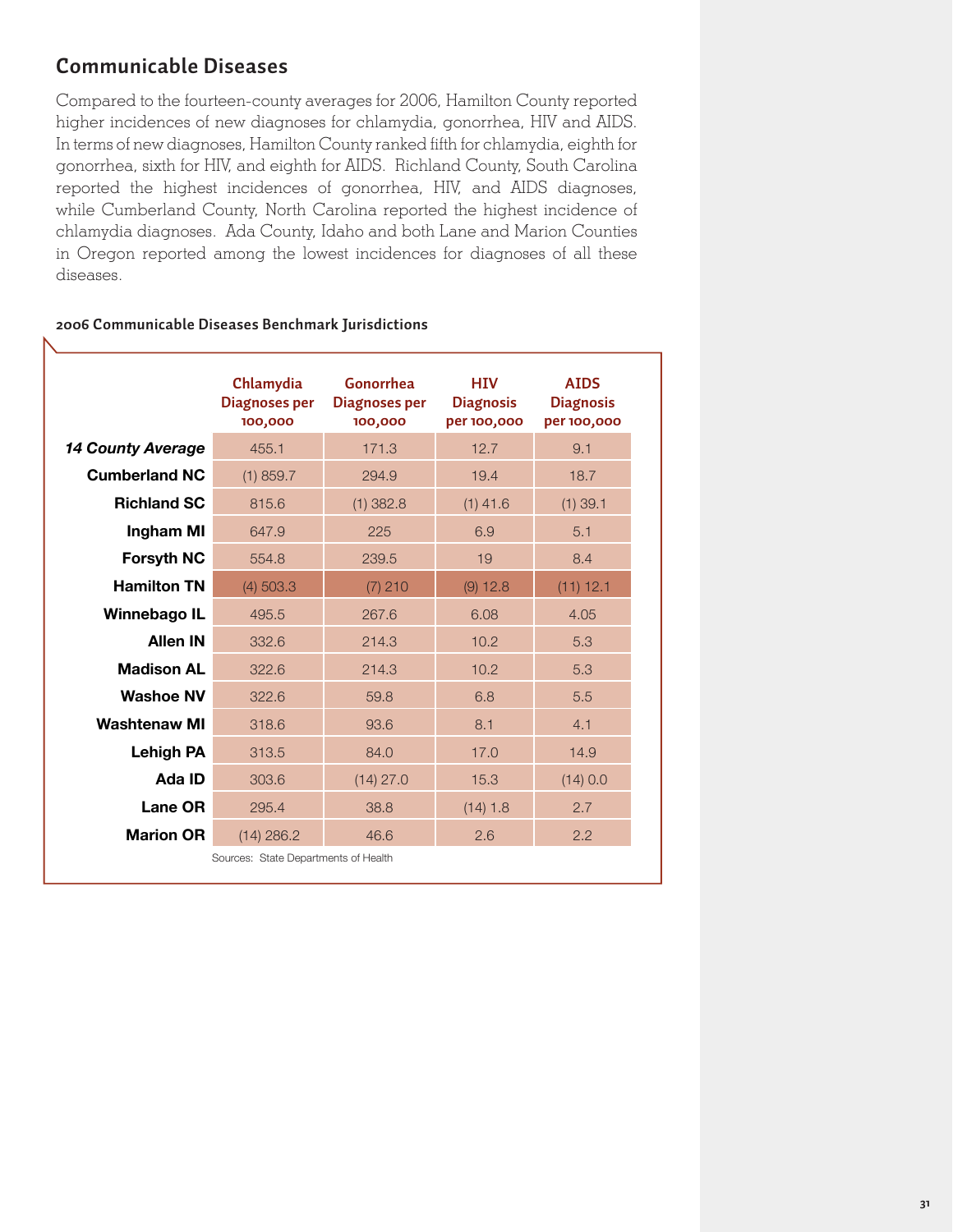### **Health Care Providers and Facilities**

As a proportion of its population, Hamilton County has more primary care physicians, dentists and hospital beds than 14-county benchmark averages. Hamilton County ranked second for number of primary care physicians per 100,000 residents, first for number of dentists per 100,000 residents and fourth for number of hospital beds per 1,000 residents.

|                          | <b>Primary Care</b><br><b>Physicians per</b><br>100,000 | Dentists per<br>100,000 | <b>Staffed Hospital</b><br>Beds per 1,000 |
|--------------------------|---------------------------------------------------------|-------------------------|-------------------------------------------|
| <b>14 County Average</b> | 98.6                                                    | 49.9                    | 3.2                                       |
| <b>Forsyth NC</b>        | $(1)$ 148.8                                             | 45.1                    | (1) 5.4                                   |
| <b>Hamilton TN</b>       | $(2)$ 129.0                                             | (1) 59.2                | $(4)$ 3.9                                 |
| <b>Richland SC</b>       | 127.0                                                   | 56.8                    | 3.9                                       |
| Ingham MI                | 105.9                                                   | 58.9                    | 3.2                                       |
| <b>Lehigh PA</b>         | 100.8                                                   | 49.9                    | 4.4                                       |
| Winnebago IL             | 98.4                                                    | 54.7                    | 2.8                                       |
| Ada ID                   | 98.3                                                    | 48.2                    | 2.6                                       |
| <b>Madison AL</b>        | 95.2                                                    | 46.6                    | 2.8                                       |
| <b>Lane OR</b>           | 91.9                                                    | 51.3                    | (14) 1.5                                  |
| <b>Washoe NV</b>         | 87.7                                                    | $(14)$ 42.8             | 2.5                                       |
| <b>Cumberland NC</b>     | 83.4                                                    | 45.0                    | 1.9                                       |
| <b>Allen IN</b>          | 71.5                                                    | 44.5                    | 3.8                                       |
| <b>Washtenaw MI</b>      | 71.5                                                    | 44.5                    | 4.6                                       |
| <b>Marion OR</b>         | $(14)$ 71.1                                             | 50.8                    | 1.7                                       |

#### **Availability of Professional Healthcare in Benchmark Counties**

Services, 2008. 2006 American Hospital Guide to the Health Care field. Hospital beds include general medical and surgical hospitals only. All data for 2005.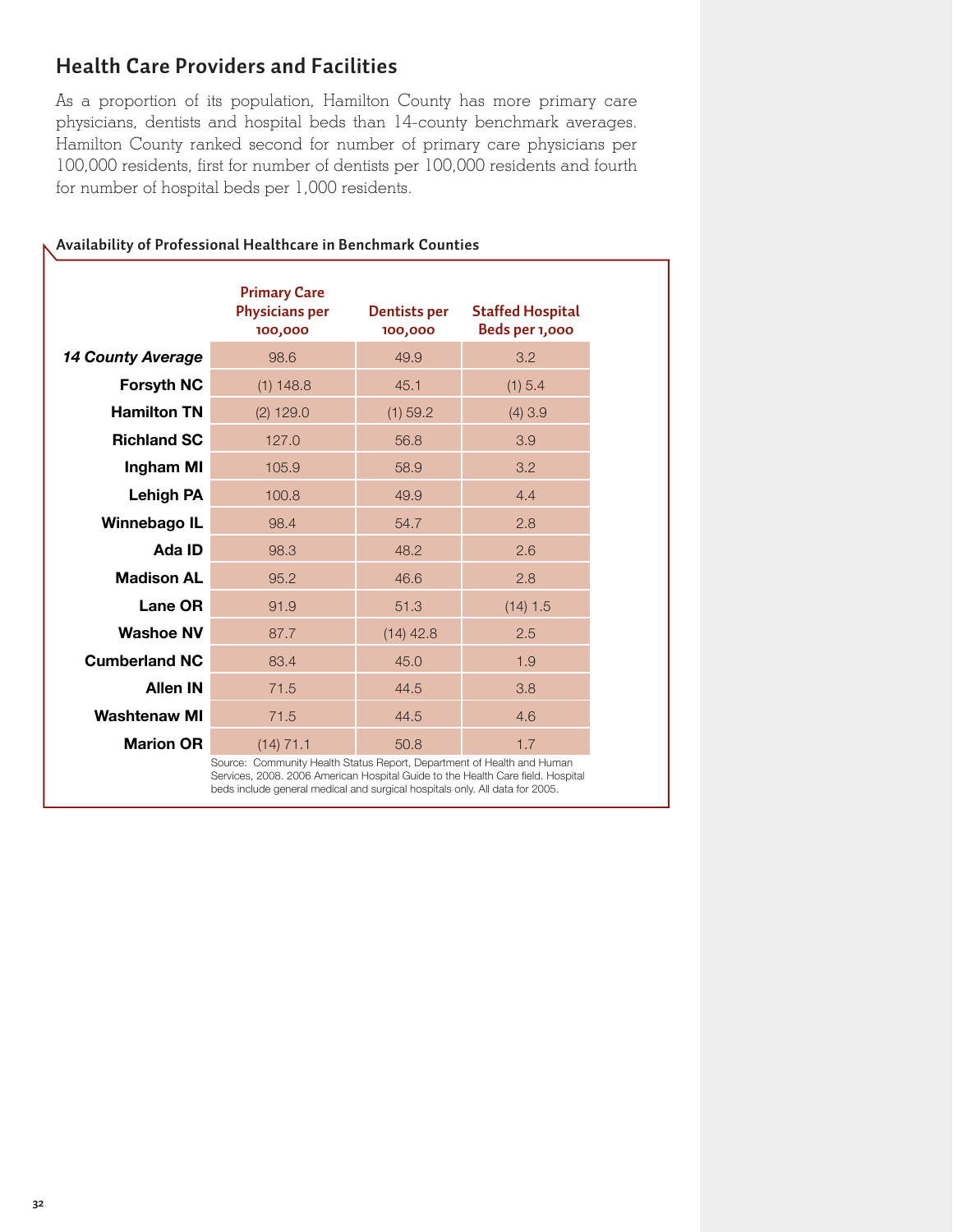# **HEALTH IN SUBREGIONS OF HAMILTON COUNTY**

In order to provide subregion level geographic data, health statistics were organized into the nine Hamilton County regions used for the Ochs Center survey of 1,000 Hamilton County residents.<sup>29</sup> This section includes subregion level data from the survey as well as health statistics from the Tennessee Department of Health. Readers should be cautious when evaluating subregional differences for survey data due to relatively large margins of error within subregions.

There were significant geographic differences in the health indicators by subregion.

The Brainerd/East Ridge, East Chattanooga and Downtown/South Chattanooga subregions generally had the worst health outcomes overall, scoring above the county average for most health indicators.

- Mortality rates, expressed as the numbers of deaths per 100,000 residents, were highest in Downtown/South Chattanooga (1267.4) Brainerd/East Ridge (1076.9), and Red Bank/North Chattanooga (1010.6).30
- Nearly 30% of Downtown/South Chattanooga residents indicated they were in fair or poor health, while 22% of East Chattanooga and 18% of Brainerd/ East Ridge residents reported fair or poor health.
- The highest concentrations of uninsured adults were in the Downtown/ South Chattanooga (32%), Brainerd/East Ridge (29%), North Hamilton (23%) and East Chattanooga (20%) subregions.
- The Brainerd/East Ridge subregion had the highest smoking rates (36%), while East Hamilton had the lowest rates (17%). Smoking rates in the other seven regions ranged from 23% to 30%.
- Over one fourth of residents in the East Chattanooga, Downtown/South Chattanooga, Red Bank/North Chattanooga subregions were obese, according to self-reported weight and height.

| <b>County Subregion</b>                          | 2006 Mortality<br>Rate per 100,000<br>residents | % Fair/<br>Poor<br><b>Health</b> | $\frac{1}{2}$<br><b>Uninsured</b> | % Smoke | % Obese |
|--------------------------------------------------|-------------------------------------------------|----------------------------------|-----------------------------------|---------|---------|
| Countywide                                       | 985.0                                           | 16%                              | 18%                               | 25%     | 21%     |
| <b>Brainerd/East Ridge</b>                       | 1076.9                                          | 18%                              | 29%                               | 36%     | 18%     |
| East Chattanooga                                 | 971.5                                           | 22%                              | 20%                               | 30%     | 30%     |
| Downtown/S. Chattanooga                          | 1267.4                                          | 29%                              | 32%                               | 28%     | 29%     |
| <b>Hixson</b>                                    | 814.5                                           | 13%                              | 10%                               | 28%     | 19%     |
| <b>East Brainerd</b>                             | 989.5                                           | 9%                               | 10%                               | 21%     | 11%     |
| <b>North Hamilton</b>                            | 781.1                                           | 16%                              | 23%                               | 28%     | 23%     |
| <b>East Hamilton</b>                             | 776.6                                           | 12%                              | 16%                               | 17%     | 15%     |
| Red Bank/<br>North Chattanooga                   | 1010.6                                          | 12%                              | 16%                               | 25%     | 27%     |
| Signal/Lookout<br><b>Mountain/Lookout Valley</b> | 964.5                                           | 13%                              | 6%                                | 23%     | 22%     |

#### **Hamilton County Subregion Health Indicators**

\* A respondent is categorized as uninsured if they lacked health insurance coverage at any point in the prior year Sources: 2008 Ochs Center survey of 1,000 Hamilton County residents and TN Department of Health

29 County subregions are based on zip code and are detailed at the end of this report.

<sup>30</sup> Although subregion populations are significantly lower than 100,000, subpopulation rates are expressed at this level to stay consistent with the rest of this report.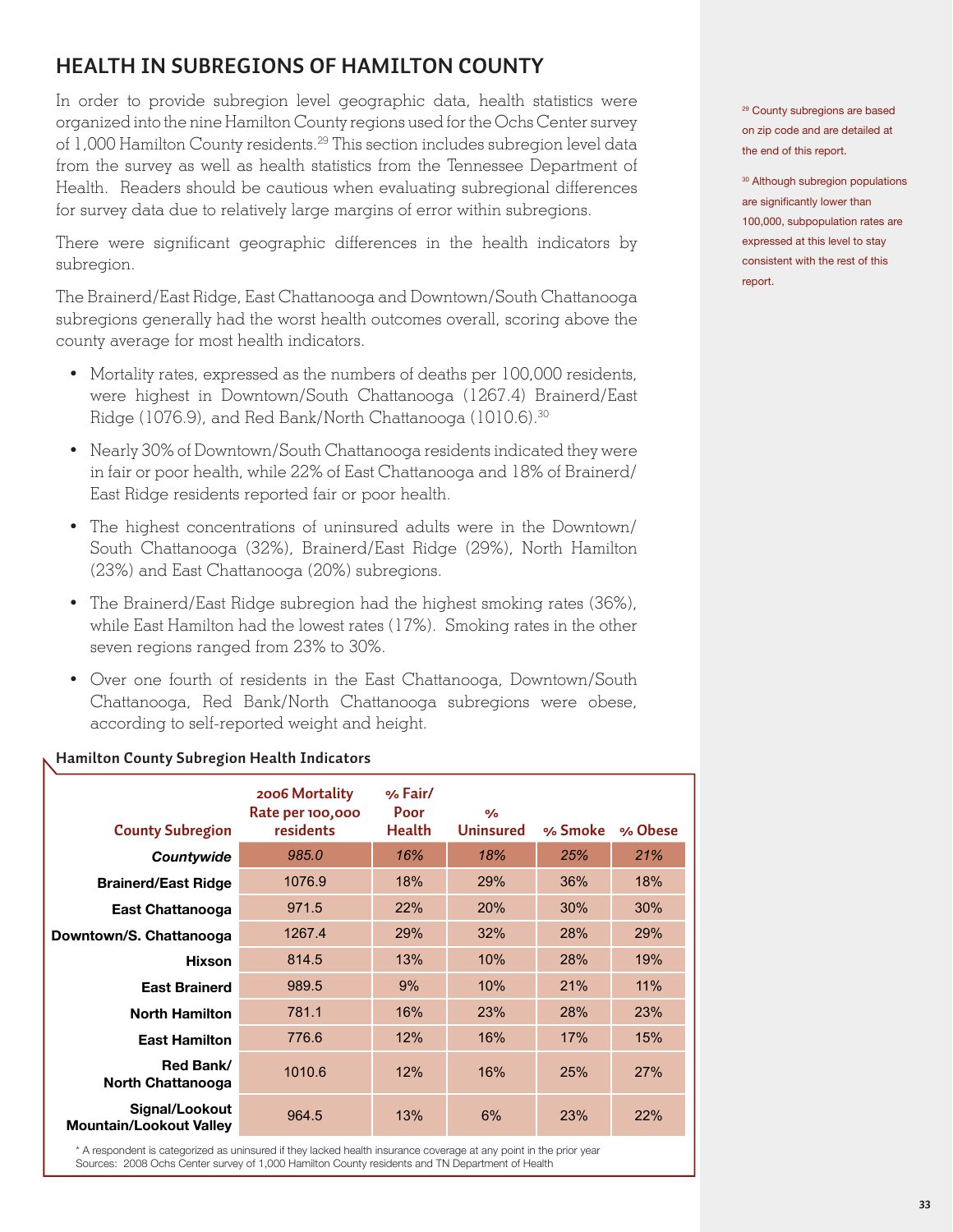Communicable disease data suggest high levels of risky sexual behavior among subresidents of the Downtown/ South Chattanooga, East Chattanooga, and Brainerd/East Ridge subregions. These three regions had the highest rates for Chlamydia and gonorrhea infection, and for people living with HIV or AIDS. Combined, these three subregions account for 72.1% of chlamydia diagnoses, 82.4% of gonorrhea diagnoses and 62.6% of people living with HIV or AIDS in Hamilton County.

#### **Communicable Diseases by Hamilton County Subregions**

|                                                      | Rates per 100,000 Residents            |                                        |                                        | As a Percentage of All Cases            |                                         |                                              |  |  |
|------------------------------------------------------|----------------------------------------|----------------------------------------|----------------------------------------|-----------------------------------------|-----------------------------------------|----------------------------------------------|--|--|
|                                                      | 2007<br>Chlamydia<br><b>Infections</b> | 2007<br>Gonorrhea<br><b>Infections</b> | 2007 Living<br>with HIW<br><b>AIDS</b> | % 2007<br>Chlamydia<br><b>Diagnoses</b> | % 2007<br>Gonorrhea<br><b>Diagnoses</b> | % 2007<br>Living<br>with HIV/<br><b>AIDS</b> |  |  |
| Countywide                                           | 610.5                                  | 253.8                                  | 307.6                                  | 100.0%                                  | 100.0%                                  | 100.0%                                       |  |  |
| <b>Brainerd/East</b><br>Ridge                        | 821.3                                  | 341.6                                  | 743.1                                  | 17.1%                                   | 17.1%                                   | 18.3%                                        |  |  |
| Downtown/S.<br>Chattanooga                           | 1628.7                                 | 786.4                                  | 118.3                                  | 34.9%                                   | 40.5%                                   | 30.2%                                        |  |  |
| <b>East Brainerd</b>                                 | 421.3                                  | 127.4                                  | 85.0                                   | 9.3%                                    | 6.8%                                    | 9.4%                                         |  |  |
| East<br>Chattanooga                                  | 1268.0                                 | 647.7                                  | 461.5                                  | 20.2%                                   | 25.0%                                   | 14.1%                                        |  |  |
| <b>East Hamilton</b>                                 | 181.1                                  | 26.2                                   | 374.2                                  | 4.1%                                    | 1.4%                                    | 3.2%                                         |  |  |
| <b>Hixson</b>                                        | 225.8                                  | 64.5                                   | 113.7                                  | 4.6%                                    | 3.1%                                    | 4.6%                                         |  |  |
| <b>North Hamilton</b>                                | 137.0                                  | 29.2                                   | 463.6                                  | 2.6%                                    | 1.3%                                    | 4.0%                                         |  |  |
| Red Bank/N.<br>Chattanooga                           | 305.9                                  | 101.1                                  | 222.9                                  | 6.1%                                    | 4.8%                                    | 14.2%                                        |  |  |
| Signal/Lookout<br>Mountain/<br><b>Lookout Valley</b> | 93.9                                   | 0.0                                    | 73.8                                   | 1.1%                                    | 0.0%                                    | 2.0%                                         |  |  |
|                                                      | Source: TN Department of Health        |                                        |                                        |                                         |                                         |                                              |  |  |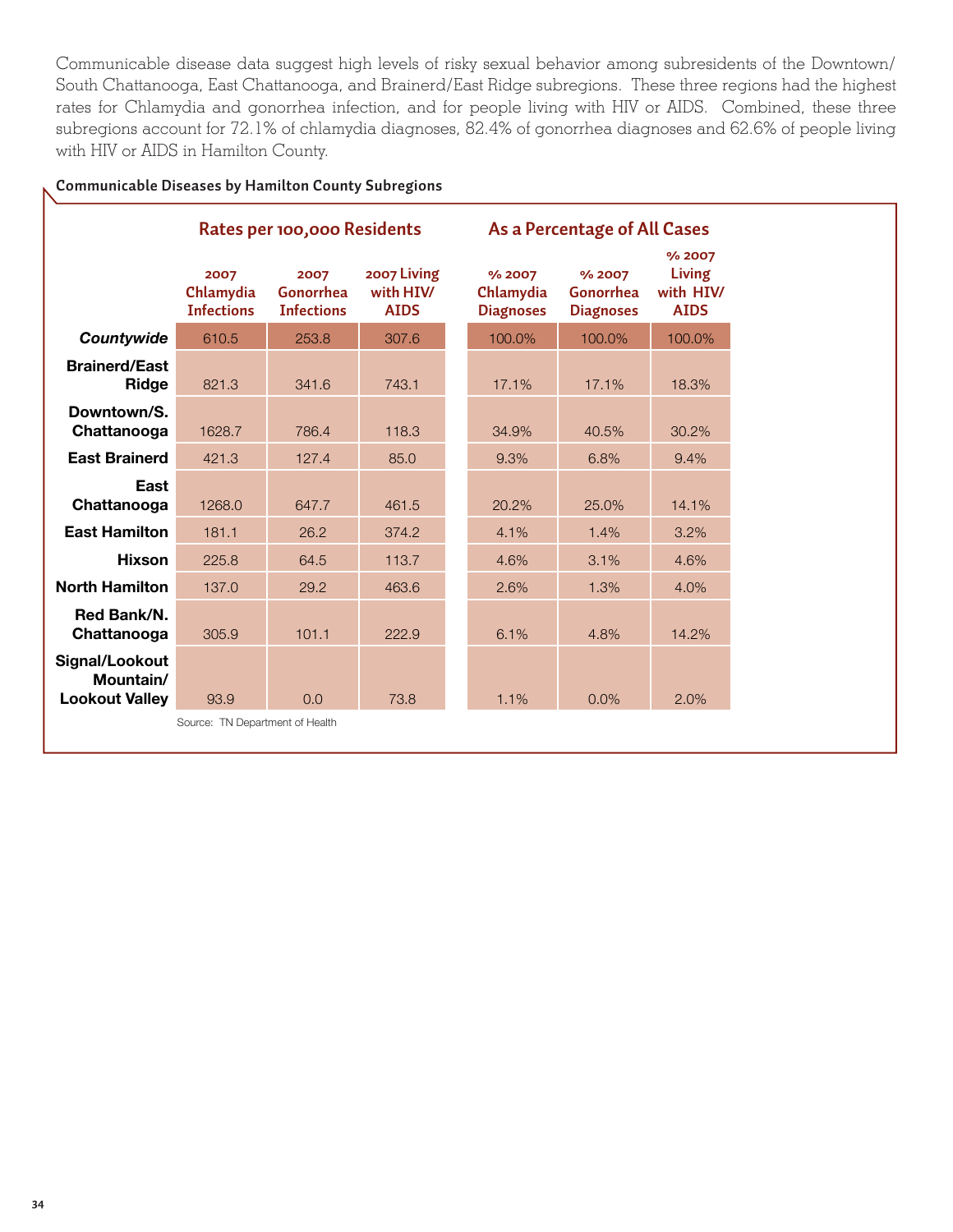# **Health Index**

A Health Index score was computed for each subregion, with higher scores indicating better overall performance. Subregions were ranked from worst performing (1) to best performing (9) on eight indicators. The Health Index Score represents a subregions' sum of rankings for the eight indicators, with a possible Health Index Score ranging from 8 (worst ranking on all indicators) to 72 ( best ranking on all indicators).

Based on Health Index scores, Downtown/South Chattanooga (16), East Chattanooga (21) and Brainerd/East Ridge (22) were the three lowest scoring subregions overall. Subregions with mid-range Health Index scores included Red Bank/North Chattanooga (37), North Hamilton (39), Hixson (46) and East Brainerd (49). The East Hamilton (55) and Signal/Lookout Mountain/Lookout Valley (56) subregions had the highest Health Index scores.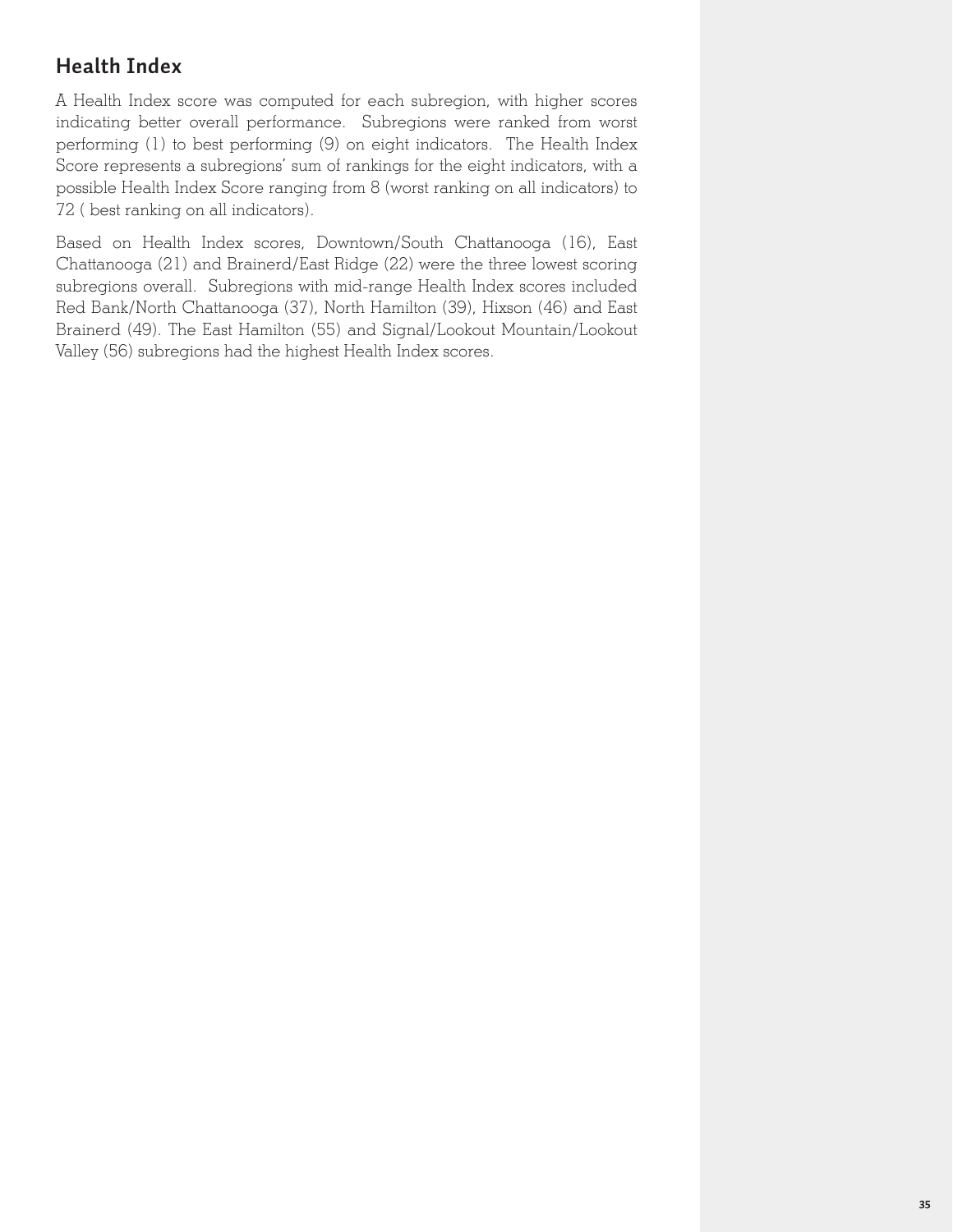#### **Health Index by Hamilton County Subregion**

| Survey subregion                     | Health index* |
|--------------------------------------|---------------|
| Downtown/South Chattanooga           | 16            |
| East Chattanooga                     | 19            |
| Brainerd/East Ridge                  | 20            |
| Red Bank/North Chattanooga           | 36            |
| North Hamilton                       | 38            |
| East Brainerd                        | 43            |
| Hixson                               | 44            |
| East Hamilton                        | 52            |
| Signal Mtn/LookoutMtn/Lookout Valley | 57            |

\*Note: Lower health index scores indicate lower overall performance on the 8 health indicators and higher health index scores indicate higher overall performance.





**North Hamilton** 

**N**

A health index score was computed for each subregion, with higher scores indicating better overall performance. Subregions were ranked from worst performing (1) to best performing (9) on eight indicators. The Health Index Score represents a subregions' sum of rankings for the eight indicators, with a possible Health Index Score ranging from 8 (worst ranking on all indicators) to 72 (best ranking on all indicators).

| Health index indicators include                              |                                                 |
|--------------------------------------------------------------|-------------------------------------------------|
| 1. %Fair/poor health (Ochs Center Survey 2008)               | 5. Chlamydia infection rate per 100,000 (2007)  |
| 2. %No continuous health insurance (Ochs Center Survey 2008) | 6. Gonorrhea infection rate per 100,000 (2007)  |
| 3. %Current smoker (Ochs Center Survey 2008)                 | 7. Living with HIV/AIDS rate per 100,000 (2007) |
| 4 % Obese (Ochs Center Survey 2008)                          | 8. Mortality rate per 100,000 (2006)            |
|                                                              |                                                 |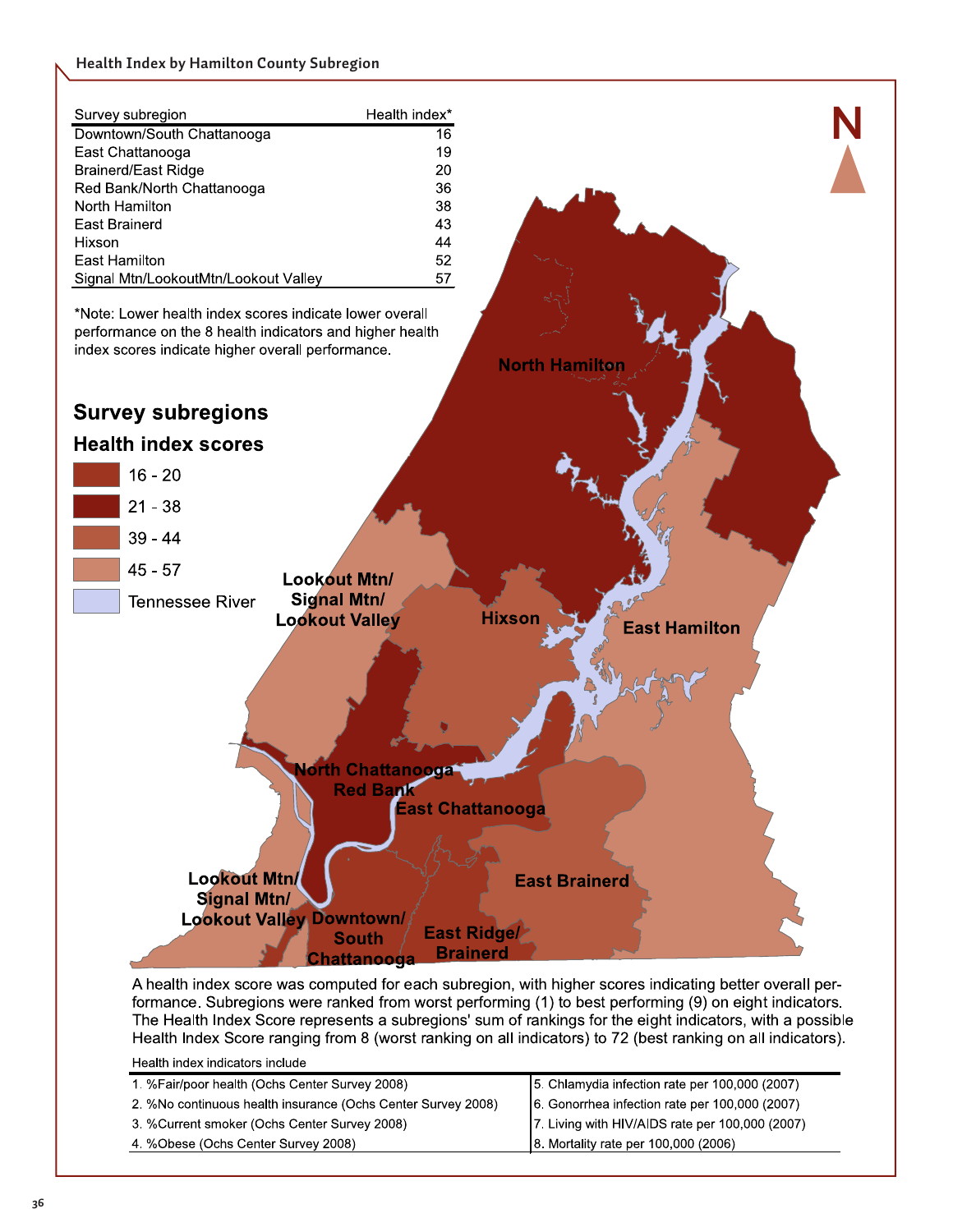| <b>County Subregion</b>                                     | <b>Zip Code</b> | <b>Post Office Area</b> |
|-------------------------------------------------------------|-----------------|-------------------------|
| <b>North Hamilton</b>                                       | 37338           | Graysville              |
|                                                             | 37373           | <b>Sale Creek</b>       |
|                                                             | 37379           | <b>Soddy Daisy</b>      |
|                                                             | 37308           | <b>Birchwood</b>        |
|                                                             | 37336           | Georgetown              |
| <b>Hixson</b>                                               | 37343           | <b>Hixson</b>           |
| <b>North Chattanooga/Red Bank</b>                           | 37415           | <b>Red Bank</b>         |
|                                                             | 37405           | North Chattanooga       |
|                                                             | 37351           | <b>Lupton City</b>      |
| Lookout Mountain/Signal Mountain /<br><b>Lookout Valley</b> | 37377           | <b>Signal Mountain</b>  |
|                                                             | 37419           | <b>Tiftonia</b>         |
|                                                             | 37350           | Lookout Mountain        |
| Downtown/South Chattanooga                                  | 37409           | St. Elmo                |
|                                                             | 37402           | Downtown                |
|                                                             | 37403           | Erlanger-UTC            |
|                                                             | 37408           | South Broad             |
|                                                             | 37410           | <b>Alton Park</b>       |
|                                                             | 37407           | East Lake               |
|                                                             | 37404           | <b>Highland Park</b>    |
| <b>East Ridge/Brainerd</b>                                  | 37412           | East Ridge              |
|                                                             | 37411           | <b>Brainerd</b>         |
| <b>East Chattanooga</b>                                     | 37406           | East Chattanooga        |
|                                                             | 37416           | Highway 58              |
| <b>East Brainerd</b>                                        | 37421           | <b>East Brainerd</b>    |
| <b>East Hamilton</b>                                        | 37363           | Ooltewah                |
|                                                             | 37341           | Harrison                |
|                                                             | 37302           | Apison                  |
|                                                             | 37353           | McDonald                |